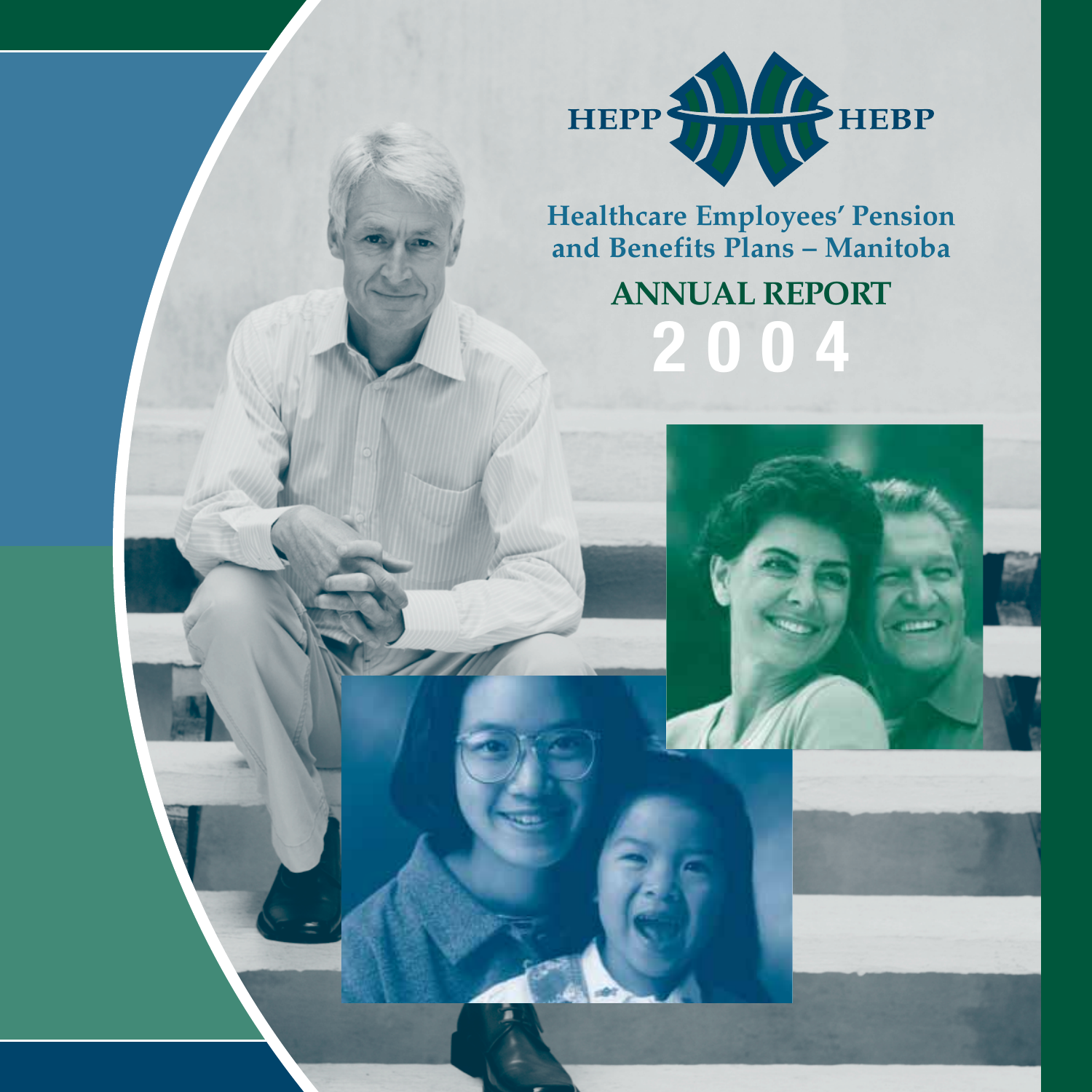#### **CONTENTS**

- **2** Our Commitment<br>**3** Report from the Example 2
- **3** Report from the Executive Director
- **4** Management's Responsibility for Financial Reporting

## **5 HEALTHCARE EMPLOYEES' PENSION PLAN**

- **6** Report from the Chair of the HEPP Board<br>**7** Governance Structure
- **7** Governance Structure<br>**8** Plan Features
- **8** Plan Features
- **9** 2004 Highlights<br>**11** Actuarial Highlis
- **11** Actuarial Highlights 2004<br>**17** Report from the Director
- **17** Report from the Director of Investments

## **21 HEALTHCARE EMPLOYEES' BENEFITS PLAN**

- **22** Introduction<br>**23** Report from
- **23** Report from the Chair of the HEBP Board
- **24** Governance Structure<br>**25** 2004 Highlights
- **25** 2004 Highlights
	- Group Healthcare Plan
	- Retiree Group Healthcare Plan
	- Dental Plan
	- Group Life Insurance Plan
	- Disability & Rehabilitation Plan
- **34** 2004 Directory

## **Healthcare Employees' Pension Plan – Manitoba Healthcare Employees' Benefits Plan – Manitoba**

For more detailed financial information or additional information about HEPP/HEBP, please contact us.

**Visit or Mail:** 900 - 200 Graham Avenue Winnipeg, MB R3C 4L5

**Phone:** (204) 942-6591 or Toll-free (Outside Winnipeg): 1-888-842-4233

**Fax:** (204) 943-3862

**Website: www.hepp.mb.ca** or **www.hebp.mb.ca**

**E-mail:** communications@hepp.mb.ca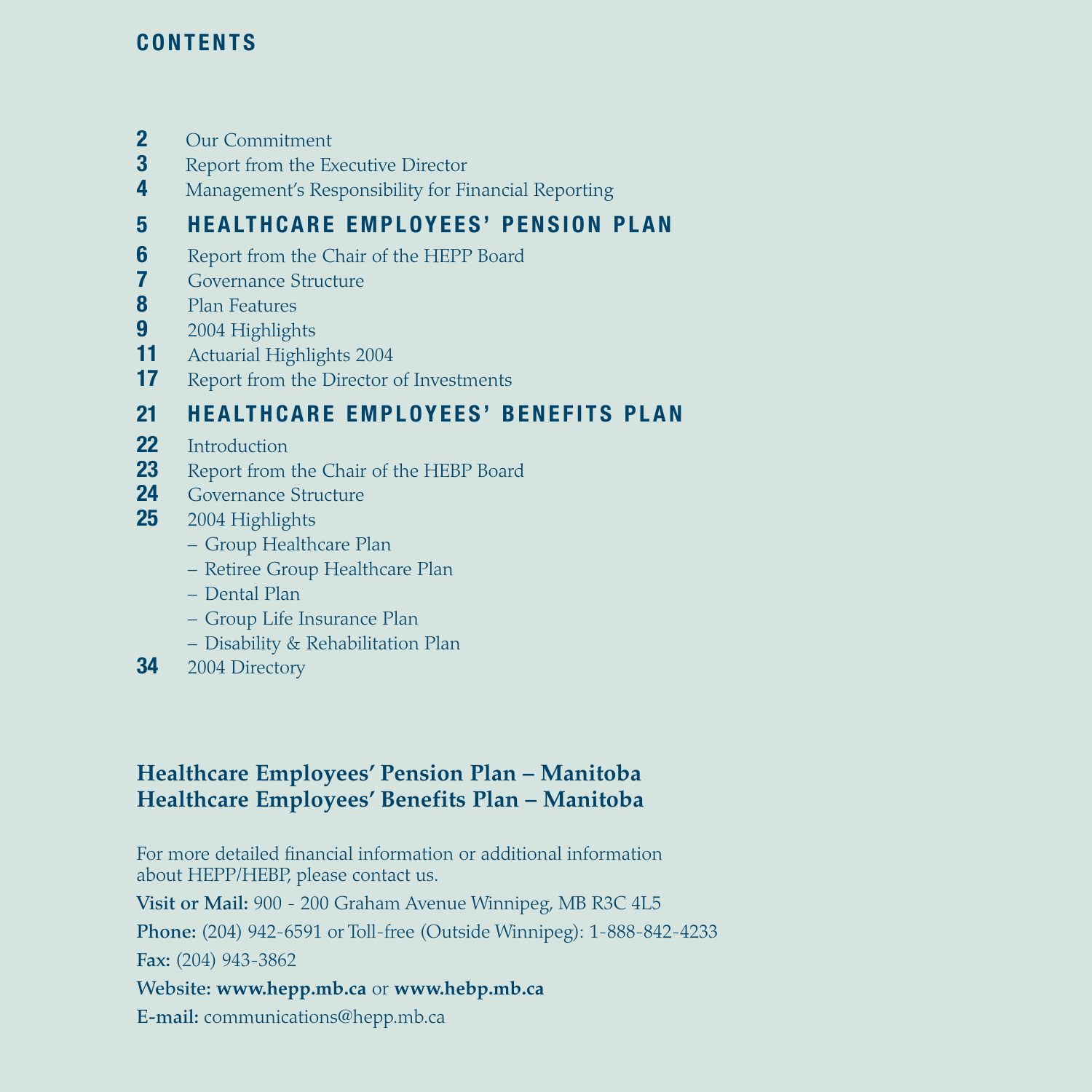#### *Our* **PURPOSE**

Our purpose is to provide pensions and employment benefits to healthcare employees and their beneficiaries.

#### *Our* **VISION**

We will establish a new and higher standard for pension and benefit plans, providing competitive benefits and superior services at a reasonable cost.

#### *Our* **VALUES**

We are committed to careful and responsible management of monies entrusted to our care. We endeavour to provide competent, respectful service to our members. We will enhance relationships with employers and other stakeholders to ensure our members are informed of their entitlements and options.

#### *Our* **MISSION**

Our mission is to meet member expectations for employment benefits and security in retirement through:

- ◗ Competitive and fairly priced benefits
- Superior member service
- **▶** Effective governance
- ◗ Sound investment policies
- ◗ Best practices in administration, and
- ◗ Knowledgeable and professional staff.

#### *Our* **GUIDING PRINCIPLES**

Our actions will be guided by the fair and just treatment of HEPP/HEBP members and other stakeholders through prudent fiscal management, excellent member service and open communication.

#### *Our* **GOALS**

- ◗ To maintain a fully funded pension plan.
- ◗ To maintain fully funded health, dental, disability and group insurance plans.
- ◗ To maximize investment returns within an appropriate and prudent level of risk.
- ◗ To maintain cost-effective administrative services.
- ◗ To maintain a safe, healthy and equitable workplace.
- ◗ To empower our employees through teamwork and training.
- ◗ To continually improve service to all members and other stakeholders.
- ◗ To communicate effectively with members and other stakeholders.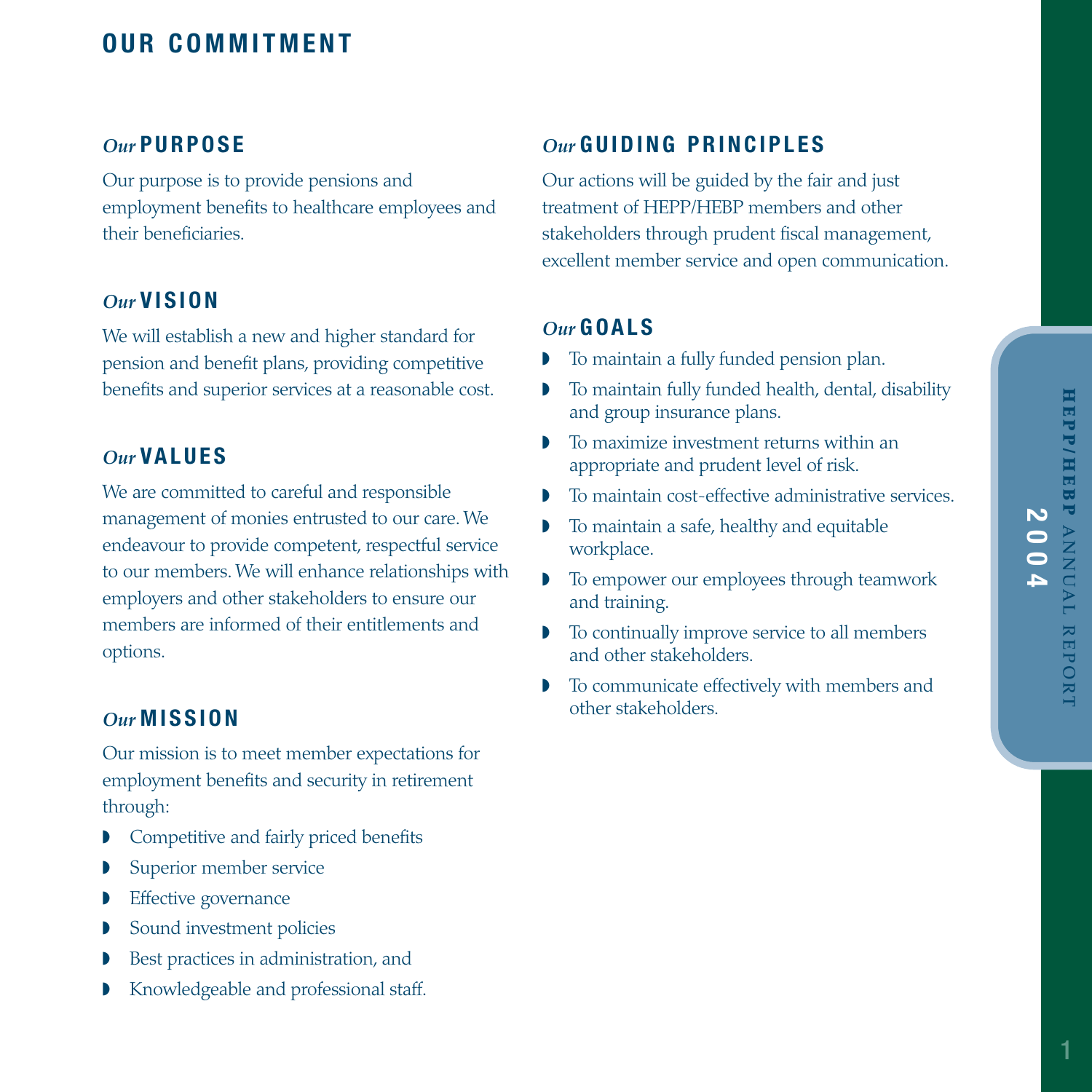## **REPORT FROM THE EXECUTIVE DIRECTOR**

The year 2004 was the second year of fundamental change for HEPP and HEBP. Last year we told you about improvements to systems which would improve data collection from employers, streamline our operations and greatly enhance service to members. These initiatives are in progress, on target and on budget.

The Healthcare Employees'Pension Plan has invested considerable time and energy promoting an understanding of the funding issues faced by the plan and most other pension plans during these challenging economic times. Pension liabilities grow at a predictable rate each year, while over the last five years, the average investment returns have fallen short of the amount required to keep pace with the growing liabilities.

Additionally, the plan faced a contribution shortfall in the range of 25%. It was very rewarding to know that the parties to the trust agreement listened carefully to the arguments supporting an increase in contributions. This has enabled the Trustees to withdraw benefit reductions originally scheduled for July 1, 2005.

The Healthcare Employees'Benefits Plan is in dramatically better shape than it was a year ago. The in-house Disability & Rehabilitation Plan has eliminated a substantial deficit. The plan has placed emphasis on early intervention, rehabilitation and accommodation to ensure that disabled members

are able to return to the workforce as soon as possible. Though we are receiving more applications, through these strategies, the length of time during which benefits are paid has been reduced. This has dramatically reduced the projected cost of the plan

A dramatic turnaround has also been achieved for the Enhanced Group Healthcare Plan. A five-year debt reduction plan was introduced in 2004. It is expected that the plan will eliminate its deficit ahead of schedule.

Effective January 1, 2004, HEPP/HEBP became subject to the Personal Information Protection and Electronic Documents Act.

Because personal information and personal health information is collected from members to administer the pension and benefit plans, and provide benefits and services, protecting the privacy of members has become paramount among plan principles.

HEPP/HEBP has designated a chief privacy officer and is developing a Privacy Policy to protect members'privacy in accordance with relevant privacy laws.

Procedures for protecting the privacy, confidentiality, accuracy and security of personal information are being implemented and formalized, including procedures for providing members with access to the existence, use and disclosure of their information. For more information on privacy initiatives, please visit our website at www.hepp.mb.ca.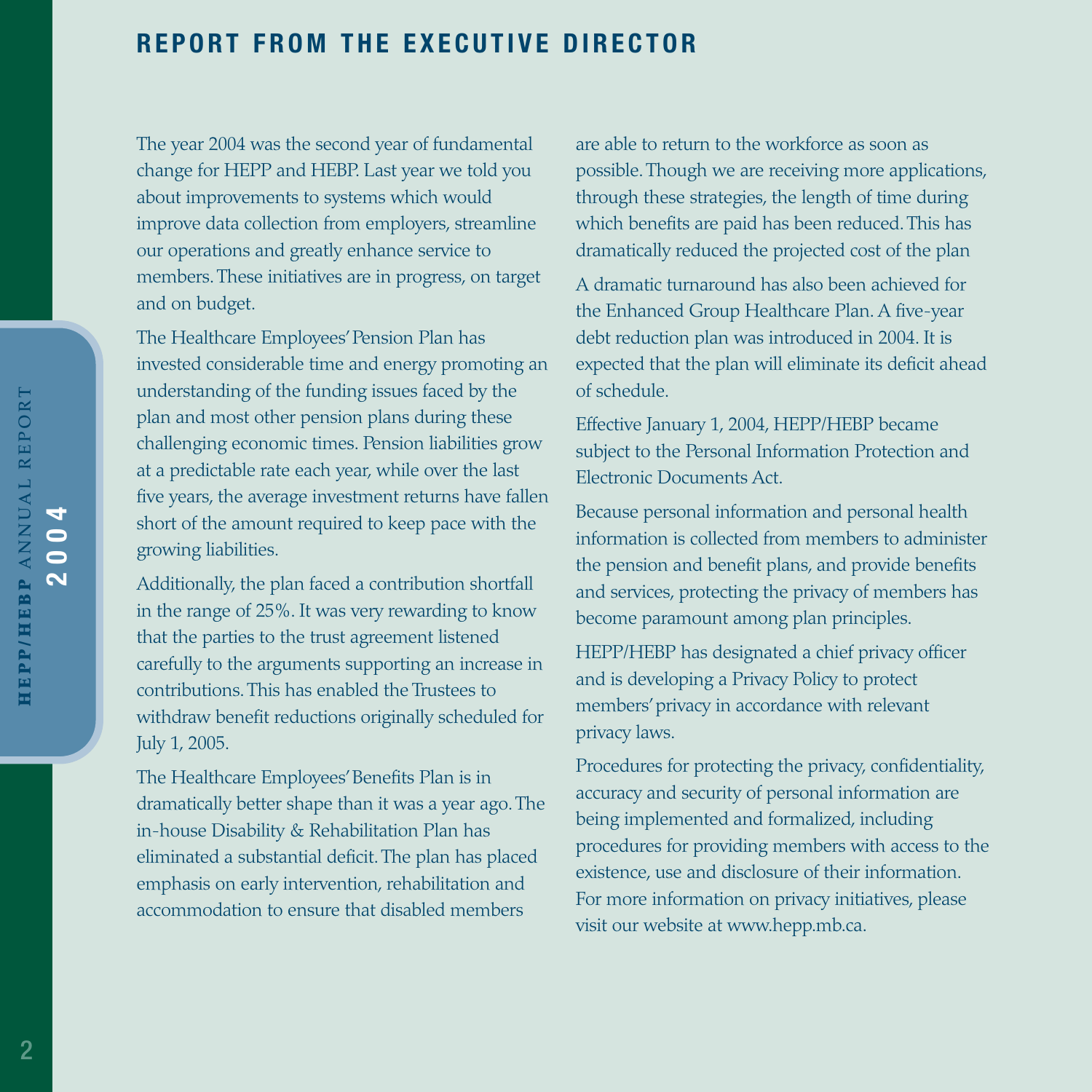I would like to take this opportunity to thank the HEPP and HEBP Boards for their guidance and support in initiating changes and improvements. I extend my congratulations to the HEPP/HEBP management and staff for their extraordinary resolve to implement measures to improve services for our members.

The administrative staff appreciates the cooperation, patience and understanding of members and employers as HEPP and HEBP strive to complete their ambitious agenda to improve responsiveness to members. Members are encouraged to send feedback and suggestions to enable us to be more responsive to their needs.

9. McDaugs

**John McLaughlin** *Executive Director Healthcare Employees' Pension Plan Healthcare Employees' Benefits Plan*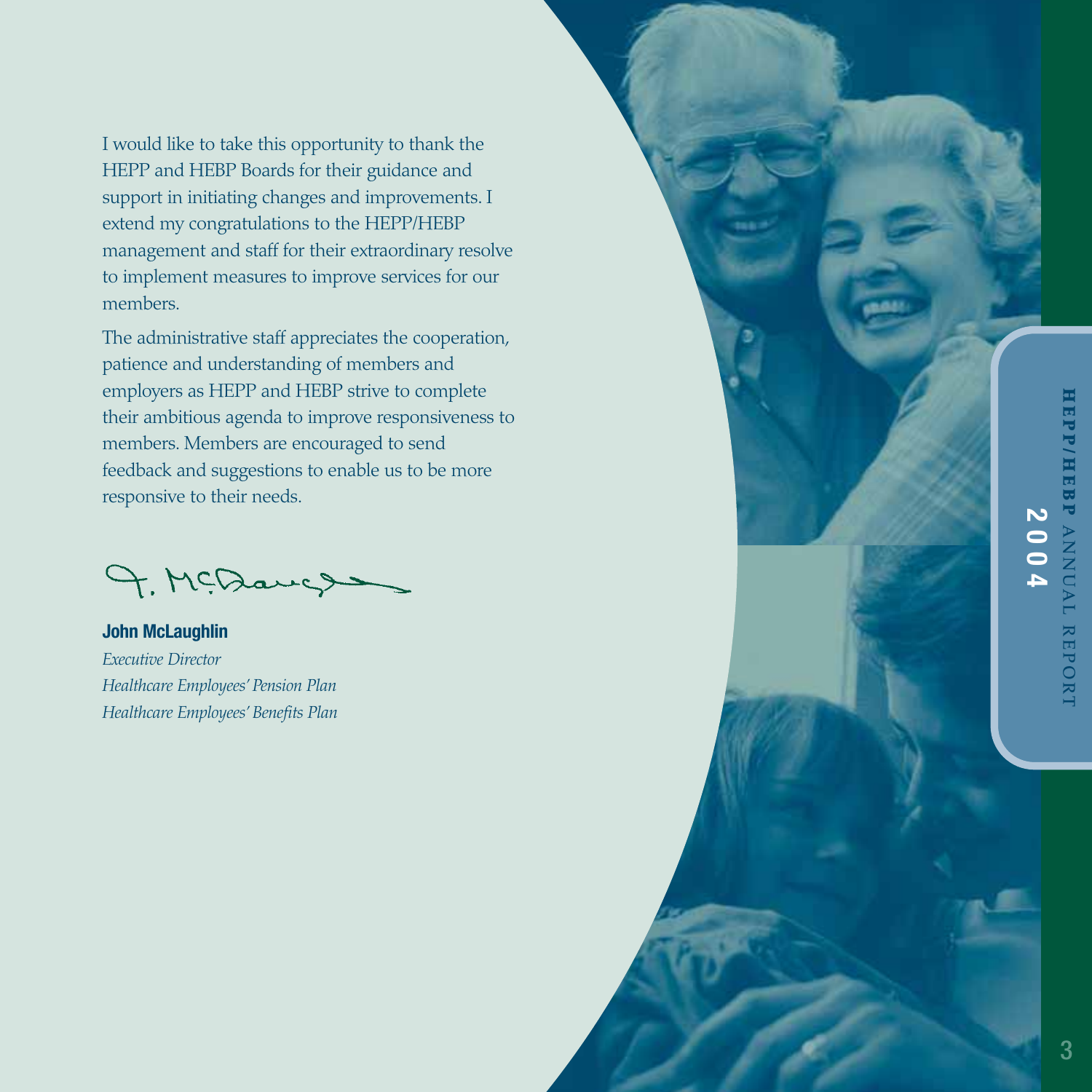## **MANAGEMENT'S RESPONSIBILITY FOR FINANCIAL REPORTING**

The financial statements of the pension and the benefits plans have been prepared by management and approved by the HEPP/HEBP Boards. Management is responsible for the contents of the financial information within the annual report.

The financial statements have been prepared in accordance with generally accepted accounting principles and, of necessity, include some amounts that are based on estimates and judgments. Financial information presented in the 2004 annual report that relates to the operations and financial position of HEPP and HEBP is consistent with that in the audited financial statements. Systems of internal control and supporting procedures are maintained to provide assurance that transactions are authorized, assets are safeguarded and proper records are maintained.

The HEPP and HEBP Audit Committees assist the Boards in discharging their responsibilities of

approving the financial statements and overseeing management's performance of its financial reporting responsibilities. Prior to recommending approval of the audited financial statements, the Audit Committees review the financial statements, the adequacy of internal controls and the audit and financial reporting process with both management and the external auditors.

KPMG LLP, the external auditors appointed by the HEPP and HEBP Boards, have conducted an independent examination of the financial statements in accordance with generally accepted auditing standards, performing such tests and other procedures as they consider necessary to express an opinion in their Auditors'Report. The external auditors have unrestricted access to management and the Audit Committees to discuss any findings related to the integrity of the plans'financial reporting and adequacy of internal control systems.

4. McDauch

**John McLaughlin**  *Executive Director*

Calstell.

**Rohini Halli, CA** *Director of Finance*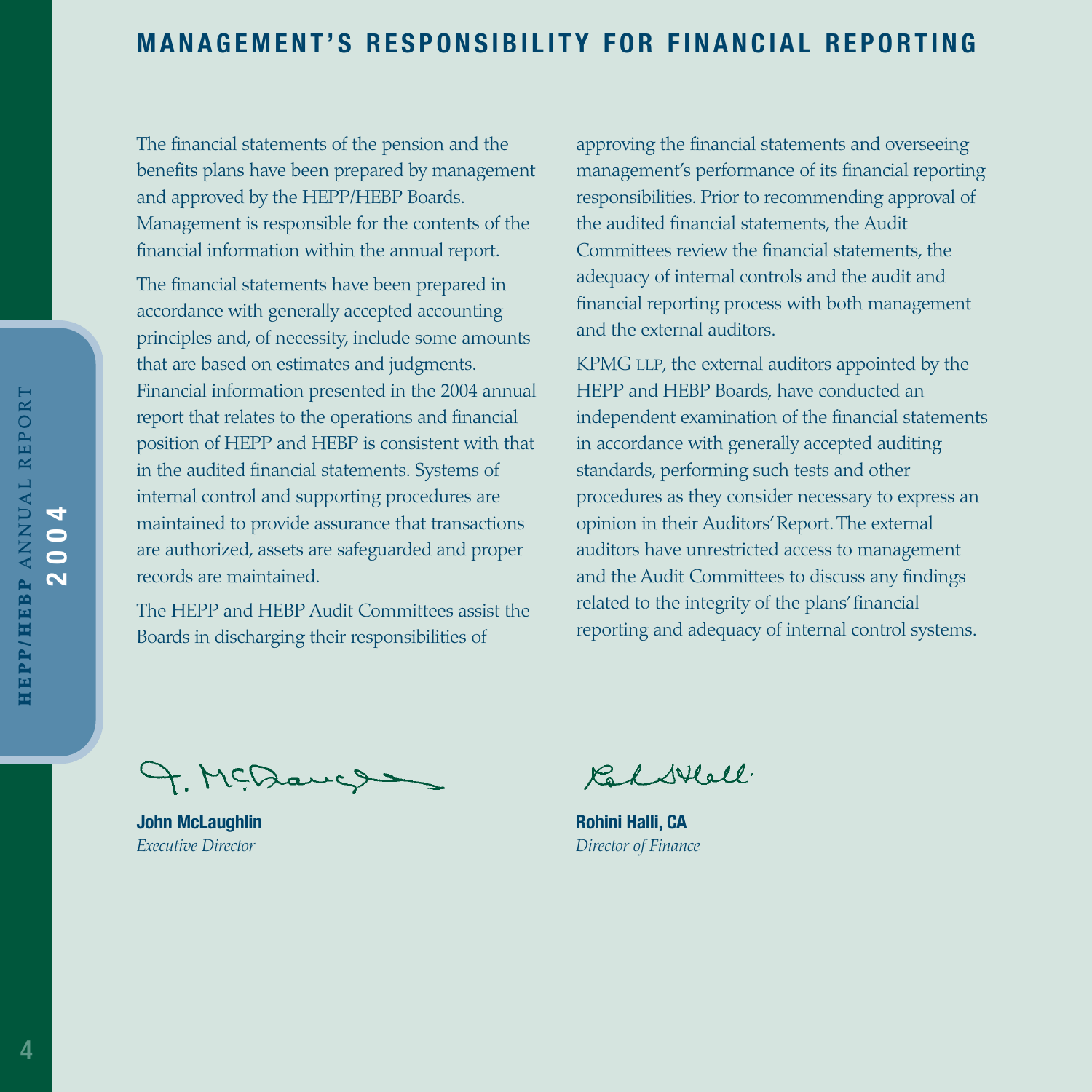# **HEALTHCARE EMPLOYEES' PENSION PLAN**

## **CONTENTS**

- **6** Report from the Chair of the HEPP Board
- **7** Governance Structure
- **8** Plan Features
- **9** 2004 Highlights
- **11** Actuarial Highlights 2004
- **17** Report from the Director of Investments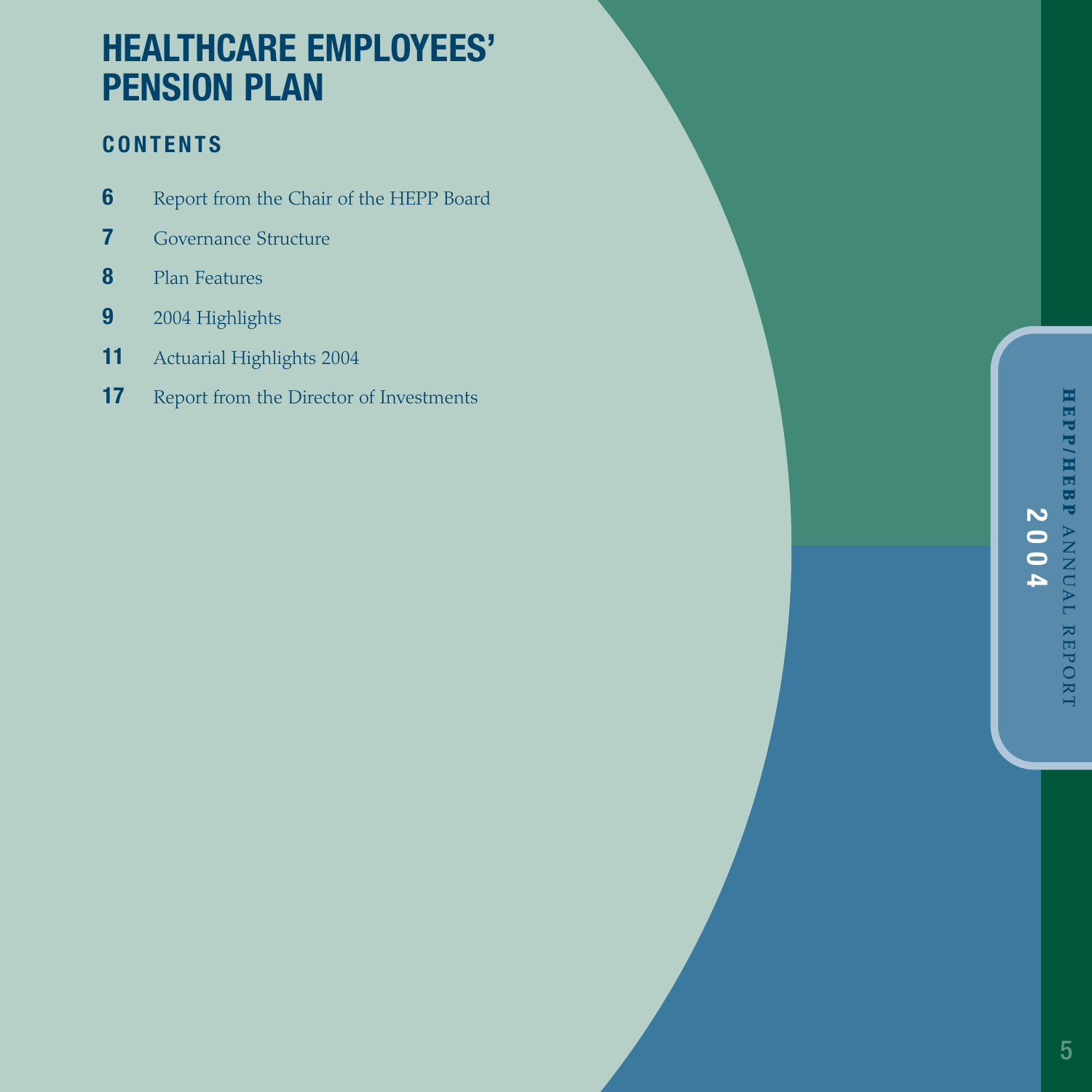## **REPORT FROM THE CHAIR OF THE HEPP BOARD**

The Healthcare Employees' Pension Plan (HEPP) conducts an actuarial valuation of the plan each year. The purpose of this is to determine whether the plan has enough assets to cover the pensions earned to date by all of HEPP's active and retired members. The valuation done as of December 31, 2004 indicated that the plan continues to operate with an extremely small surplus, but that the contribution rates as recently adjusted will be sufficient for at least the next three years.

Pension plans throughout Canada and around the world are facing significant difficulties in delivering their promised benefits. Although our funded position at HEPP continues to be of concern to the Trustees and management, we remain in far better shape than the majority of other plans.

In September of 2003, after many years of operating with a contribution rate that was insufficient to fund our benefits, HEPP asked its Settlors (Unions and Employers) for an increase in the rate. This request was initially denied and the Board of Trustees was forced to announce benefit reductions in order for the plan to remain fully funded. The Executive Director and management team at HEPP expended considerable effort to explain this situation to all stakeholders, including members, Employers,

Unions, and Government. It was a rewarding moment for the Board and management when the Settlors consented to increase contributions to a level sufficient to enable us to withdraw the announced benefit reductions.

On another serious matter, the Board has been unable to grant a COLA (cost of living allowance) increase for retirees since 2002. Such COLA increases are not (and have never been) funded by the contributions made by members and employers. In the past, the Board had been able to grant COLAs from surpluses resulting from investment returns that exceeded expectations. Unfortunately, in the current investment climate, the plan will no longer be able to grant COLAs for the foreseeable future. The Board has discussed the implications of this for retired members and will be further discussing the matter with stakeholders in the coming months.

Fraladum

**Robert Malazdrewich** *Chair, Healthcare Employees' Pension Plan*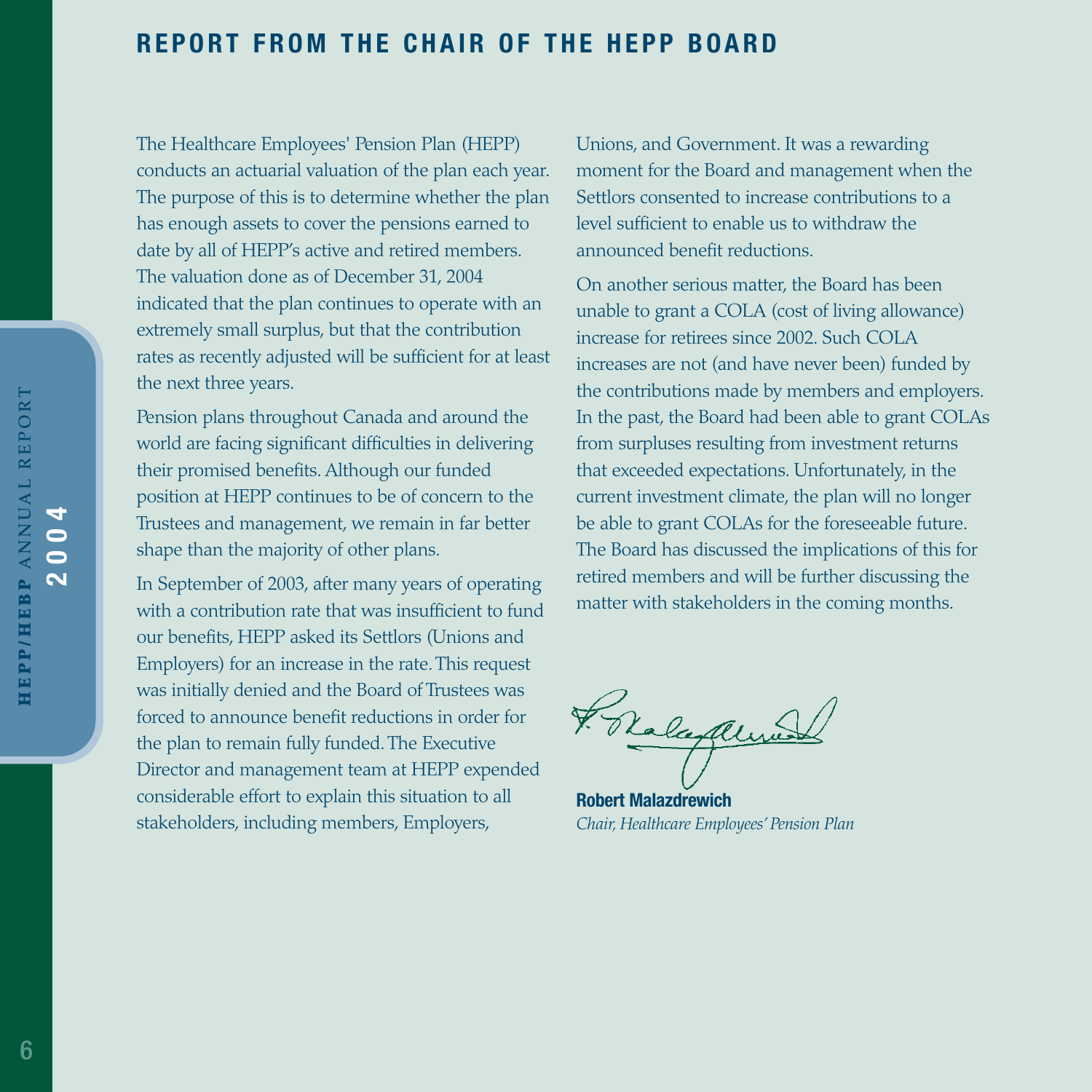## **GOVERNANCE STRUCTURE**

#### **BOARD OF TRUSTEES**

HEPP is governed by an independent, 12 member Board of Trustees, equally representing both unions and employers.

Trustees representing employers include:

- ◗ Three appointed by the Regional Health Authorities of Manitoba
- ◗ One appointed by the Winnipeg Regional Health Authority
- ◗ One appointed by the St. Boniface General Hospital, and
- ◗ One appointed by the majority vote of the above organizations.

One Trustee is appointed by each of the following unions:

- ◗ Manitoba Nurses Union
- ◗ Canadian Union of Public Employees
- ◗ United Food and Commercial Workers Local 832
- ◗ Manitoba Council of Health Care Unions
- ◗ Manitoba Government and General Employees Union
- ◗ Manitoba Association of Healthcare Professionals

Board members and their affiliations are listed on page 34.

#### **COMMITTEES**

The following committees, established by the Board, play an important role in the governance of HEPP.

- ◗ The Investment Committee implements the Statement of Investment Policies and Procedures (SIPP) that is approved by the Board.
- ◗ The Audit Committee assists the Board in fulfilling its responsibility to oversee the financial reporting, accounting system and internal controls.
- ◗ The Governance Committee provides recommendations to the Board regarding governance issues such as structure, responsibilities and composition of Board committees and their effectiveness, and is responsible for developing human resource and organizational policies and reporting to the Board on the effectiveness of the Board and its members.

It is a requirement that each Board Trustee serve on at least one of the three standing committees.

Committee members and their affiliations are listed on page 34.

#### **MANAGEMENT AND STAFF**

HEPP management and staff provide administrative and member services for both the Healthcare Employees'Pension Plan (HEPP) and the Healthcare Employees'Benefits Plan (HEBP).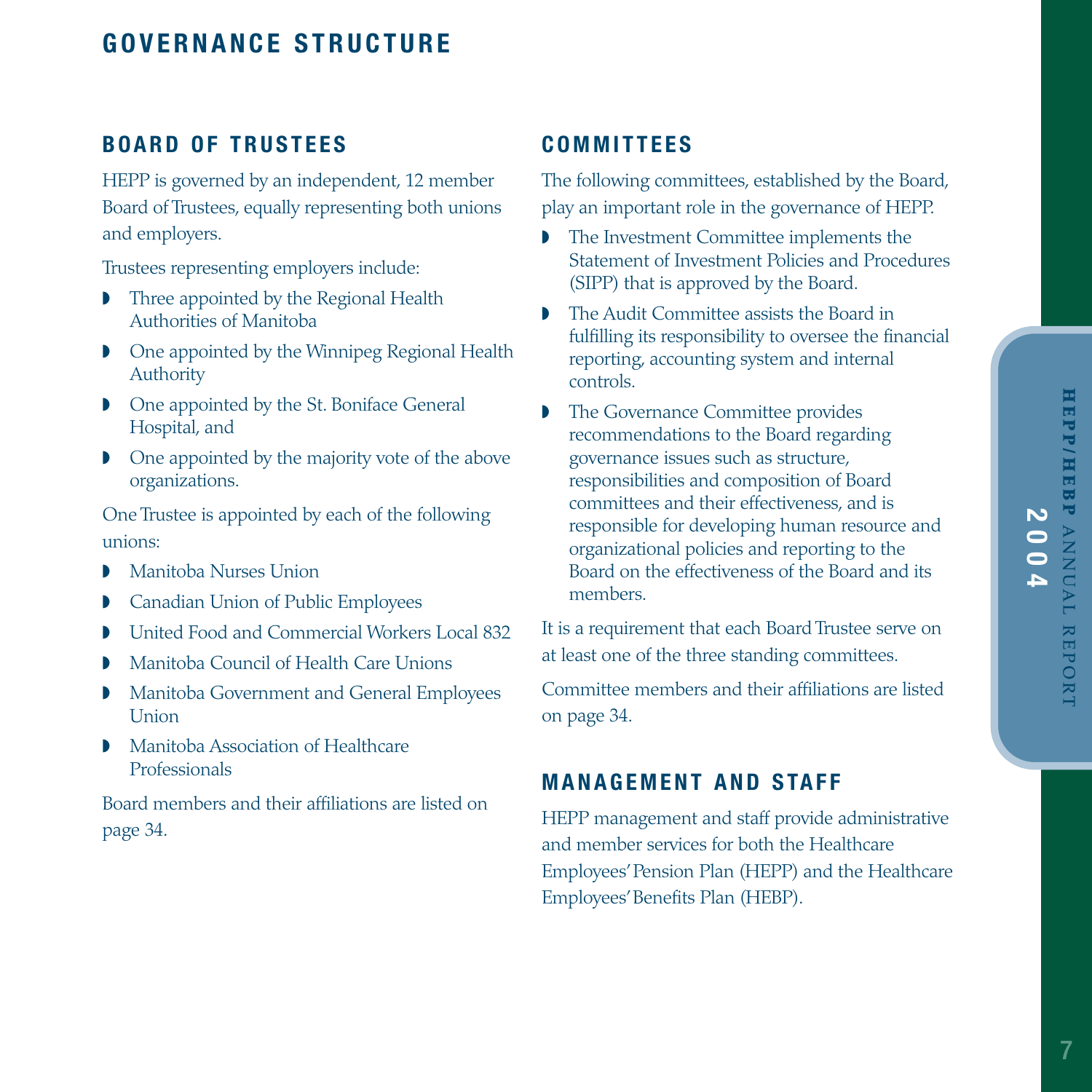## **PLAN FEATURES**

#### **RETIREMENT INCOME BENEFIT FORMULA**

As a defined benefit pension plan, HEPP provides eligible members with a lifetime pension based on years of credited service and the average of their highest five years of annualized earnings from the last 11 years, at the rates of:

- ◗ 1.5% on earnings subject to the Canada Pension Plan (CPP), and
- ◗ 2% on earnings which are not subject to CPP.

#### **AD HOC COLAS**

Ad hoc cost of living adjustments (COLAs) may be granted to retired, disabled and deferred vested plan members by the Board of Trustees, and are implemented in January of each year, if approved.

Although there are no explicit provisions for COLAs under the plan, historically, surplus emerging due to better than expected investment performance has been used to fund this benefit. COLAs were last granted in January 2002.

#### **SERVICE PURCHASE POLICIES**

Members on approved, unpaid leaves of absence may purchase pension service by making contributions to the plan. At retirement, members have the option of purchasing prior periods of service. All purchases of service are subject to Canada Revenue Agency (CRA) regulations.

#### **EARLY RETIREMENT**

- ◗ Members who are age 55 with two or more years of employment service may receive reduced pension benefits, and may be entitled to monthly bridge benefits.
- ◗ Members who are age 60 or over with two or more years of employment service, and members who have reached Magic 80 - their age plus years of service equals 80 - qualify for an unreduced monthly pension benefit.
- ◗ HEPP pays a supplementary benefit to members retiring from active status who:
	- Meet Magic 80 requirements, or
	- Have attained age 55 and completed at least two years of service.

#### **ADDITIONAL FEATURES**

- ◗ Portability options allow pension benefits to be transferred between HEPP and other registered pension plans.
- ◗ Joint life forms of pension provide survivor benefits to a surviving spouse, and death benefits are provided to beneficiaries of active members.
- ◗ Pension accrual (automatic continuation of pension service) is provided to disabled plan members who meet the definition of disability for their own or another occupation.
- ◗ A monthly pension is provided to members who meet the definition of total and permanent disability.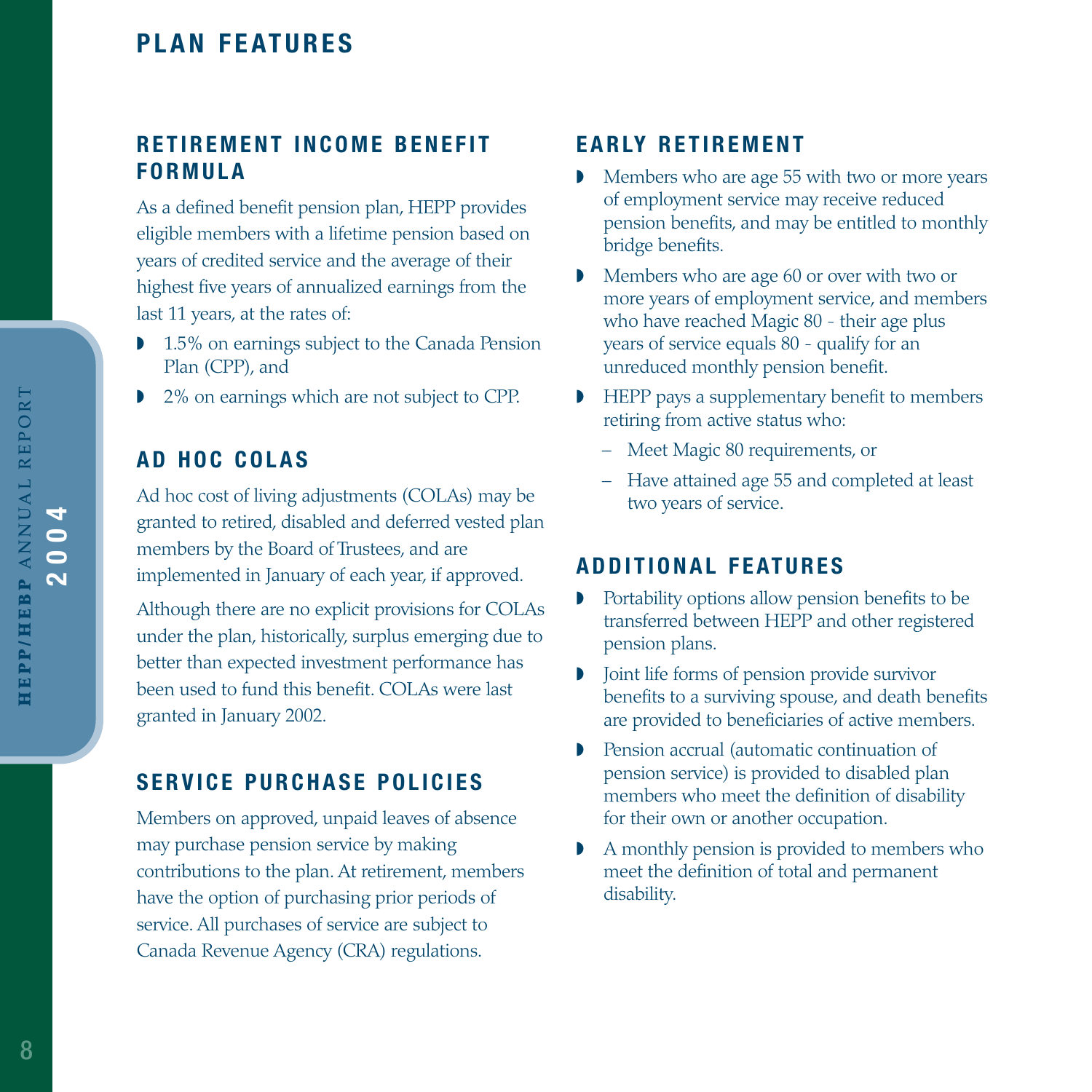# HEPP/HEBP ANNUAL REPORT **HEPP/HEBP 2004 ANNUAL REPORT**

## **2004 HIGHLIGHTS**

#### **MEMBER MIX**

|                              | 2001   | 2002   | 2003   | 2004   |
|------------------------------|--------|--------|--------|--------|
| Deferred vested <sup>1</sup> | 4.265  | 4.961  | 4,822  | 6.221  |
| Retired                      | 8.006  | 8.524  | 8.971  | 9.505  |
| Active & Disabled            | 31,817 | 33,178 | 34,865 | 35,635 |
| Total                        | 44.088 | 46.663 | 48.658 | 51,361 |

*1 Members who no longer work for a participating HEPP employer or contribute to the plan, but who have left money in HEPP so that they can collect a pension at a later date.*

## **MEMBERSHIP INFORMATION**

| <b>AVERAGE AGE (YEARS)</b>                         | 2001         | 2002     | 2003     | 2004                  |
|----------------------------------------------------|--------------|----------|----------|-----------------------|
| Active member                                      | 42.6         | 42.7     | 42.8     | 43.1                  |
| Retired member                                     | 69.7         | 69.8     | 69.8     | 69.8                  |
| Deferred member                                    | 42.6         | 41.9     | 42.6     | 42.2                  |
| Average annual earnings active member              | \$27.463     | \$27.665 | \$30,363 | \$32,449              |
| Average annual pension retired member <sup>1</sup> | 7,494<br>\$. | \$7,703  | \$7,925  | 8,225<br>$\mathbb{S}$ |
| Average annualized earnings active member          | \$36,140     | \$37,758 | \$39,695 | \$41,805              |

*1 Includes bridge benefit*

#### **Annual Administrative Cost per Member**

*(in dollars)*



9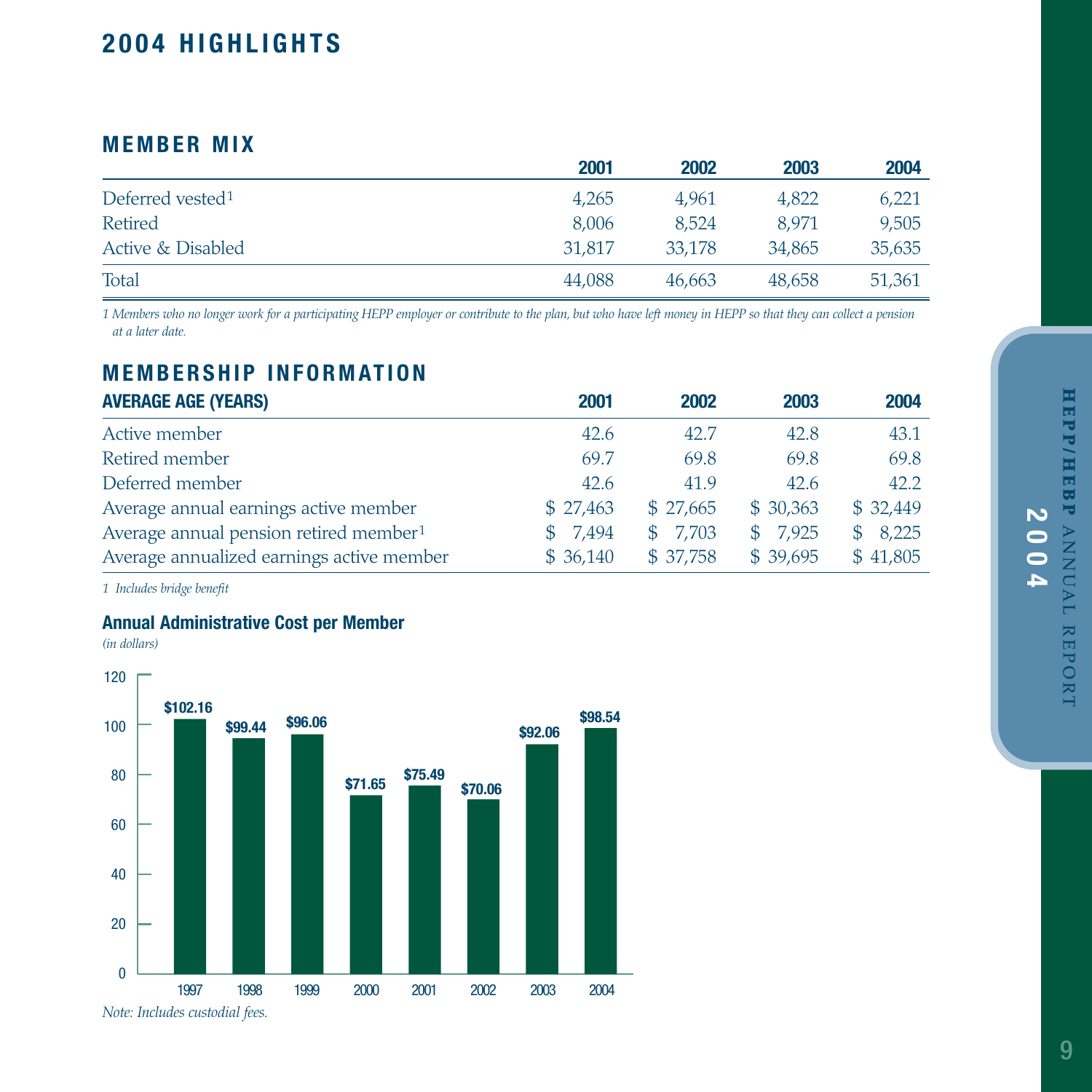#### **2004 HIGHLIGHTS** *(cont'd)*

#### **Pension Payments & Contributions**



#### **Pension Payments Pension Contributions**

## **FINANCIAL SUMMARY\***

|                                                |    | 2004          | 2003              |
|------------------------------------------------|----|---------------|-------------------|
| Increase                                       |    |               |                   |
| Current period change in market values         | \$ | 178, 131, 699 | \$<br>219,513,737 |
| Investment income                              |    | 79,224,808    | 70,682,625        |
| Contributions from employers                   |    | 60,344,795    | 54,106,397        |
| Contributions from employees                   |    | 60,401,182    | 54,102,055        |
|                                                |    | 378, 102, 484 | 398,404,814       |
| Decrease                                       |    |               |                   |
| Benefits paid to pensioners and beneficiaries  |    | 75,761,347    | 69,116,407        |
| Refunds to terminated members                  |    | 15,287,521    | 11,290,930        |
| Investment and plan administration expenses    |    | 12,472,396    | 10,687,537        |
|                                                |    | 103,521,264   | 91,094,874        |
| Net increase in assets                         |    | 274,581,220   | 307,309,940       |
| Net assets available for benefits, January 1   |    | 2,320,528,567 | 2,010,514,526     |
| Net assets transferred into the plan           |    |               | 2,704,101         |
| Net assets available for benefits, December 31 | S  | 2,595,109,787 | 2,320,528,567     |

*\* Full Audited Financial Statements are available on our website at www.hepp.mb.ca.*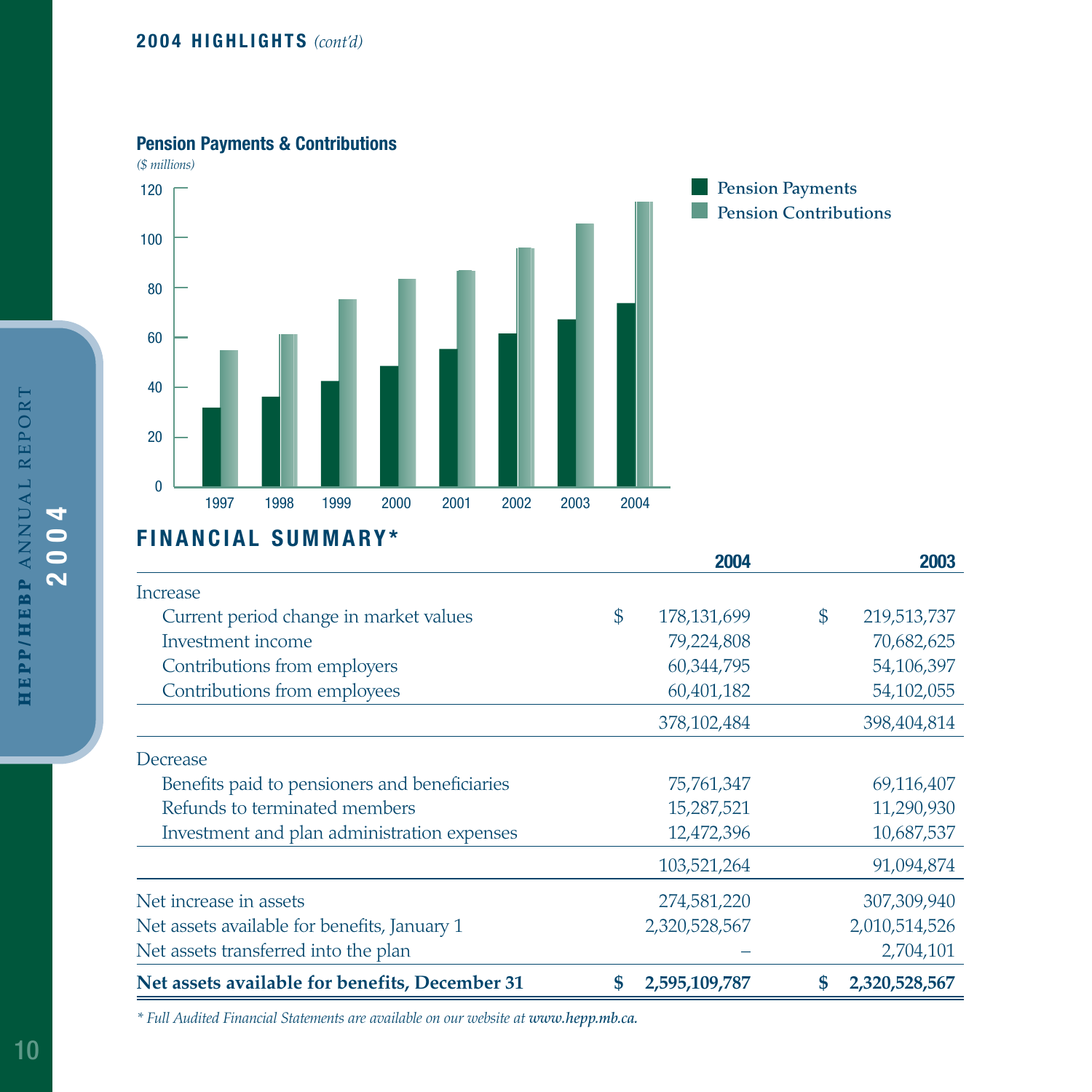## **ACTUARIAL HIGHLIGHTS 2004**

## **PLAN VALUATION**

Each year the pension plan undertakes an actuarial valuation, conducted by an independent actuary. The Board of Trustees has appointed Towers Perrin as the plan's actuary.

The purpose of the actuarial valuation is to determine whether the plan can cover the cost of future benefits for all existing plan members, based on the level of assets presently held and the level of contributions presently being made by members and employers.

The plan is required by provincial legislation to conduct two valuations: Solvency and Going-Concern.

## **SOLVENCY VALUATION**

The solvency valuation is calculated assuming that the plan would be wound up on the date the valuation is done.

The assets of the plan are valued at their current market value.

The value of benefits earned to the valuation date for active members (those who make contributions to the plan) are determined as if they terminated their employment. This value is called the commuted value.

For retirees and other non-active members, the value of benefits earned is calculated by determining the amount of funds that would be required to purchase a life annuity based on the monthly pension income. This calculation is based on current interest rate

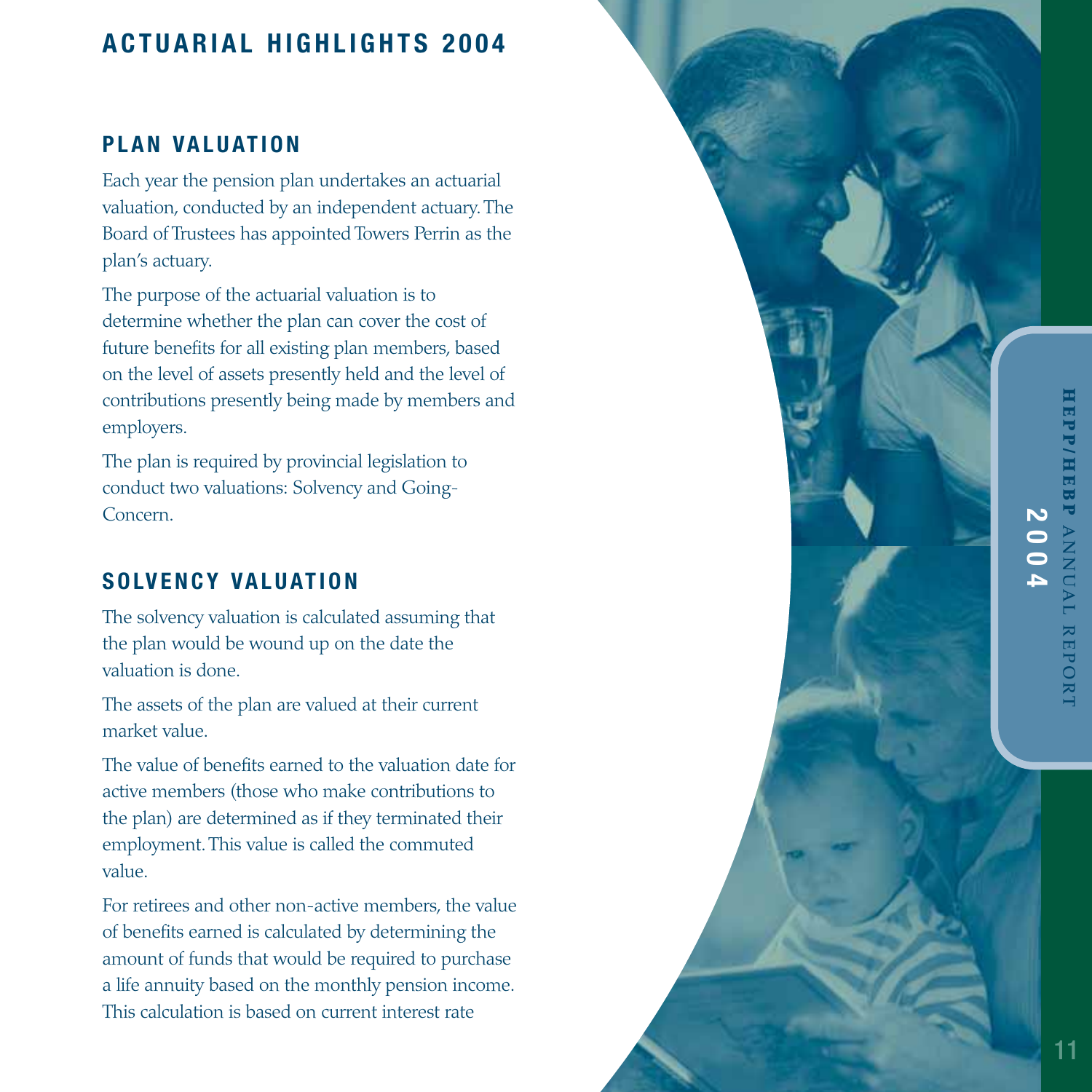levels, and as such, is subject to change as interest rates go up or down (lower interest rates would result in more funds being required to purchase a life annuity than at higher interest rates).

The difference between the market value of assets and the value of benefits earned by members (the solvency liability) is called:

- ◗ a surplus if assets are greater than liabilities, or
- ◗ a deficit if assets are less than liabilities.

The funded ratio is commonly used to measure the financial position of the plan. This ratio is determined as assets divided by solvency liabilities. A value greater than 100% indicates the plan has a surplus.





At the end of 2004, the HEPP solvency surplus was \$85 million (103% funded ratio), unchanged from \$85 million in 2003 (104% funded ratio). The solvency funded ratio remained unchanged even though the plan earned an 11.1% investment return for the year 2004. Offsetting this gain was a negative impact to the solvency ratio as interest rates were lower at the end of 2004 compared to 2003.

The solvency valuation is not used to determine contribution rates for the plan. However, the solvency funded ratio must remain above 100% or contributions would have to be increased and/or benefits reduced to eliminate any deficit.

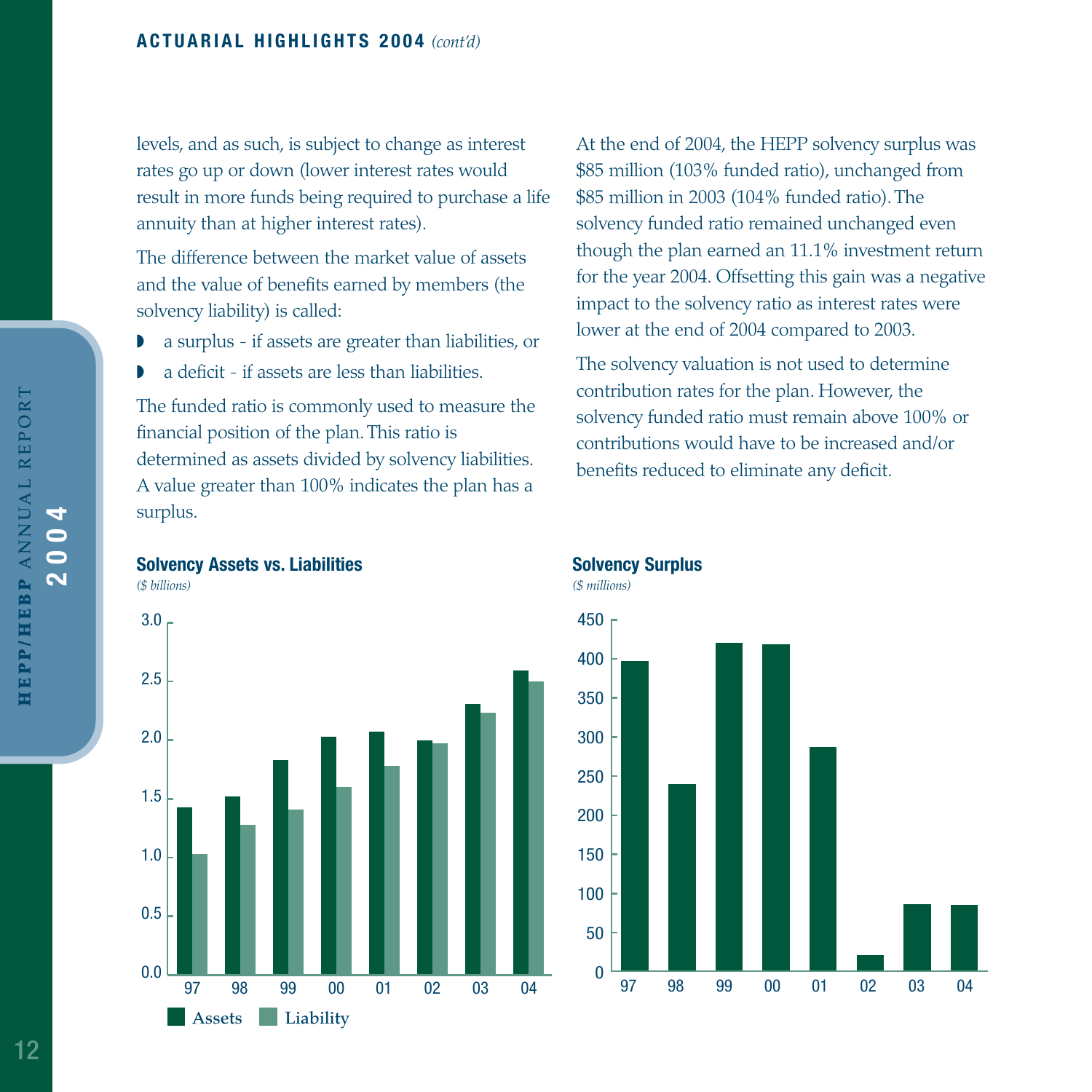The Canadian Institute of Actuaries has announced a new valuation method for calculating the solvency position effective in 2005. It is estimated that the new method will reduce the solvency funded ratio by 2% as compared to the current method.

While the solvency funded ratio has remained above 100% since HEPP's inception in 1997, the current level does not provide sufficient margin to allow for adverse investment returns or unexpected changes in the pension liability. This means that the plan cannot provide COLAs for retired members as these funds come from the plan's surplus.

## **GOING-CONCERN VALUATION**

The going-concern valuation assumes that the plan continues on indefinitely, and is used not only to ensure that sufficient assets are being held to pay for future benefits, but also to determine whether the level of contributions being made by members and employers is sufficient.

For the going-concern valuation, the market value of the plan's assets are smoothed or averaged over a period of five years. This smoothing helps to lessen the impact of swings in the market value of assets due to changing conditions in the investment markets. The smoothed value of the assets is called the actuarial value of assets.



**Solvency Funded Ratio <b>Market Value of Assets vs. Actuarial Value of Assets** Solvency Funded Ratio *(\$ billions)*

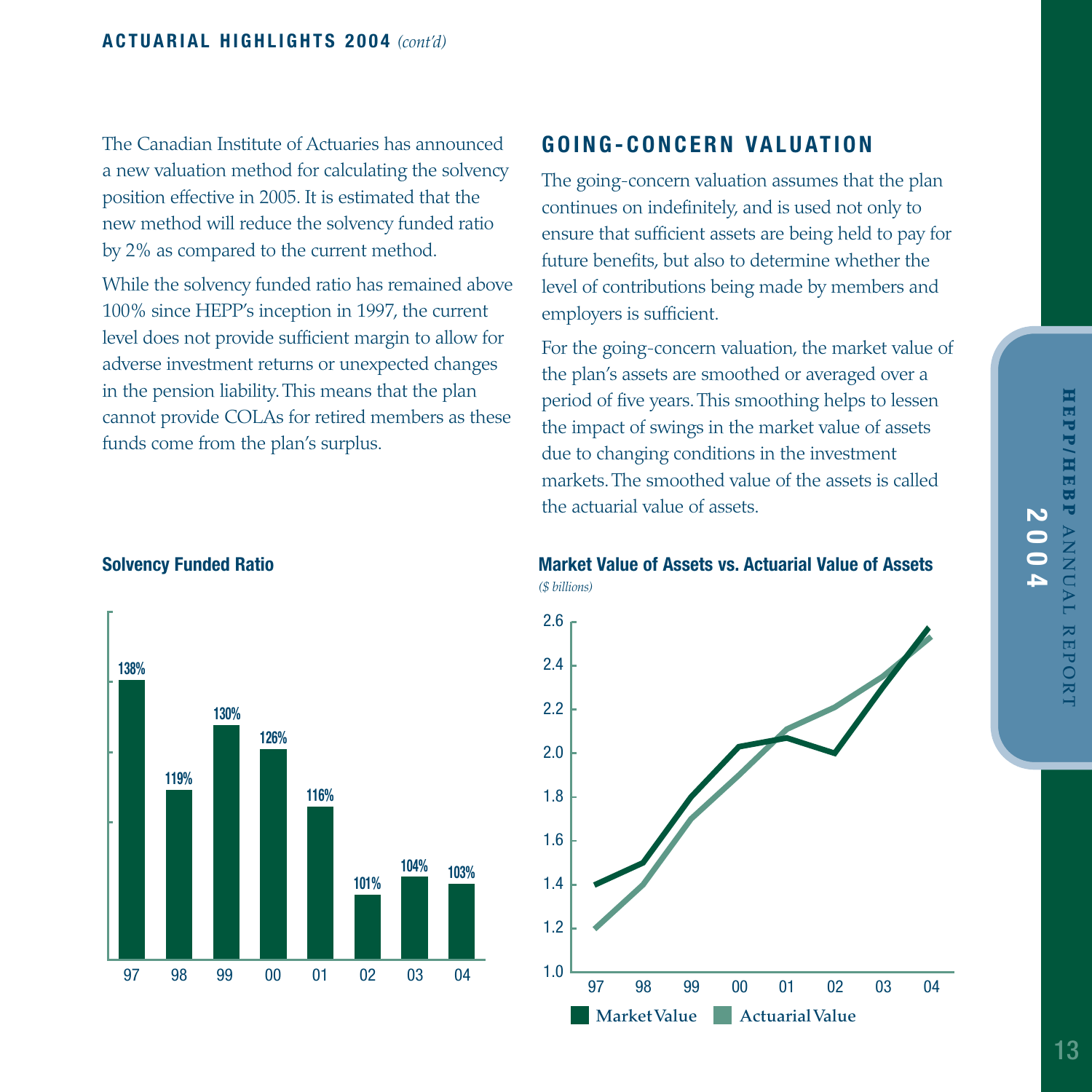Up to the year 2000, investment markets produced very favourable returns, which resulted in the market value of assets being higher than the actuarial assets. For the years 2001 and 2002, investment returns were below long-term expectations, which resulted in the market value of assets being lower than the actuarial value of assets through the end of 2003. This occurred despite a favourable return of 14.4% in 2003, and is a direct result of the asset smoothing method. At the end of 2004, the market value of assets was once again higher than the actuarial value of assets (by \$59 million) as a direct result of the 11.1% investment return in 2004.

To calculate the value of pension benefits for members, the actuary uses a number of assumptions. These include salary increases, member withdrawal rates, retirement rates, mortality rates and other member demographic information. This information, when combined with the plan's current contribution rates and the long-term investment return assumption (currently 6.5%), determines the value of the funds the plan should be holding to meet future pension benefit obligations (the pension liability).

The pension liability is then compared to the actuarial value of assets. If the actuarial value of

#### **Actuarial Assets vs. Liability**

*(\$ billions)* 

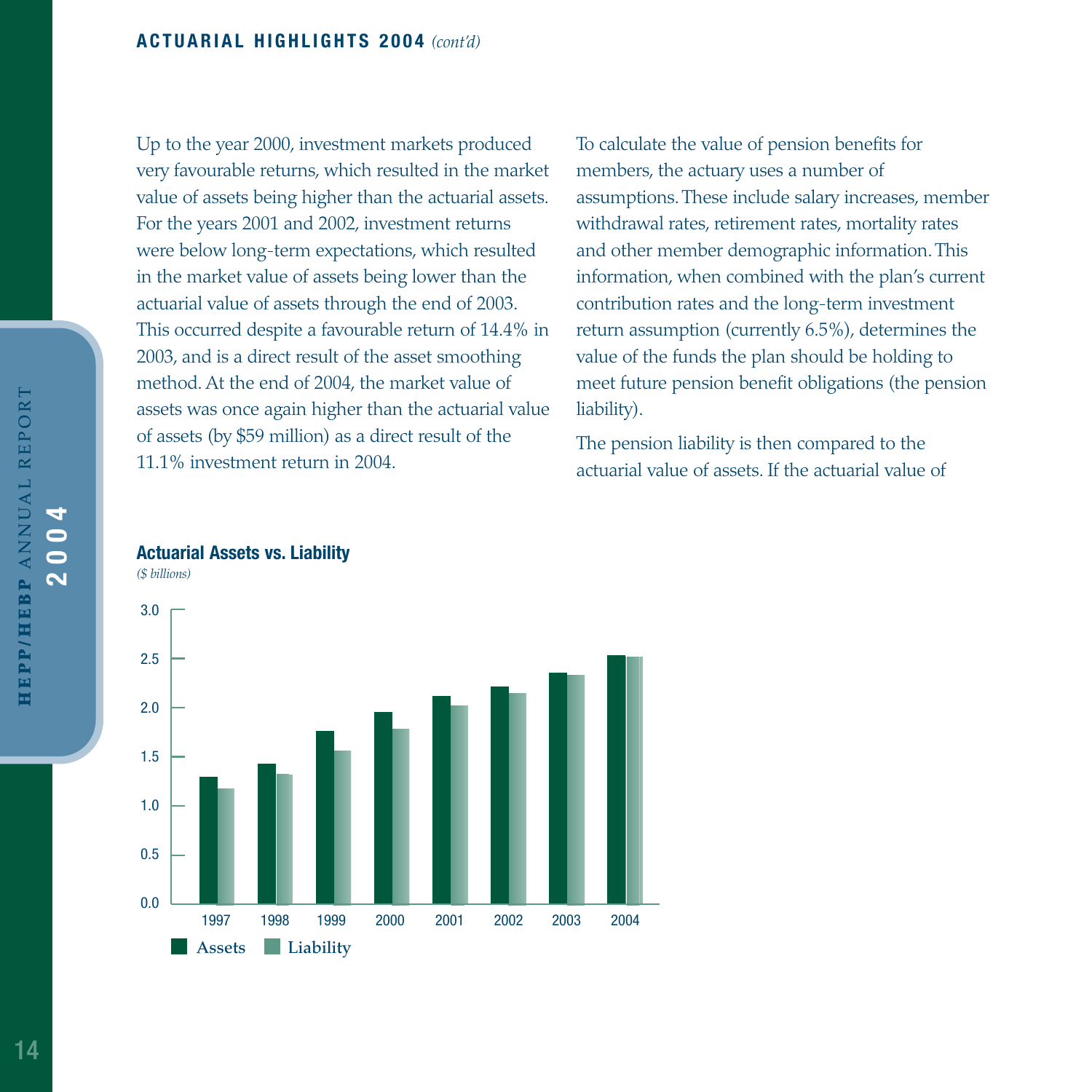assets is greater than the pension liability, then the plan has a surplus, or sufficient assets to meet future obligations. If the assets are less than the pension liability, then the plan has a deficit, and does not have sufficient assets to meet future pension obligations. If the plan reports a deficit, then corrective action will have to be taken, which might involve increasing contribution rates and/or reducing benefit levels.

The plan's funded ratio started to decline in the year 2000 as pension liabilities started to increase at a rate faster than the investment return. This was primarily related to members retiring earlier than the plan had assumed. Note, in the year 2000, the reduction in the funded ratio occurred even though the plan had an investment return of 10.0% in that year, and a fouryear investment return of 9.5%, well ahead of the long-term actuarial assumption of 6.5%.

The plan's funded ratio has subsequently declined further, as, along with the increased growth in pension liabilities, investment returns declined in 2001 and 2002 as global equity market returns declined. At the end of 2004, the funded ratio was 100%, unchanged from 2003, despite having earned 14.4% in 2003 and 11.1% in 2004. This is again a direct result of the impact of the asset smoothing formula as well as the plan's five-year investment return being 6.5%, equal to the long-term

#### **Going-Concern Surplus**

*(\$ millions)*

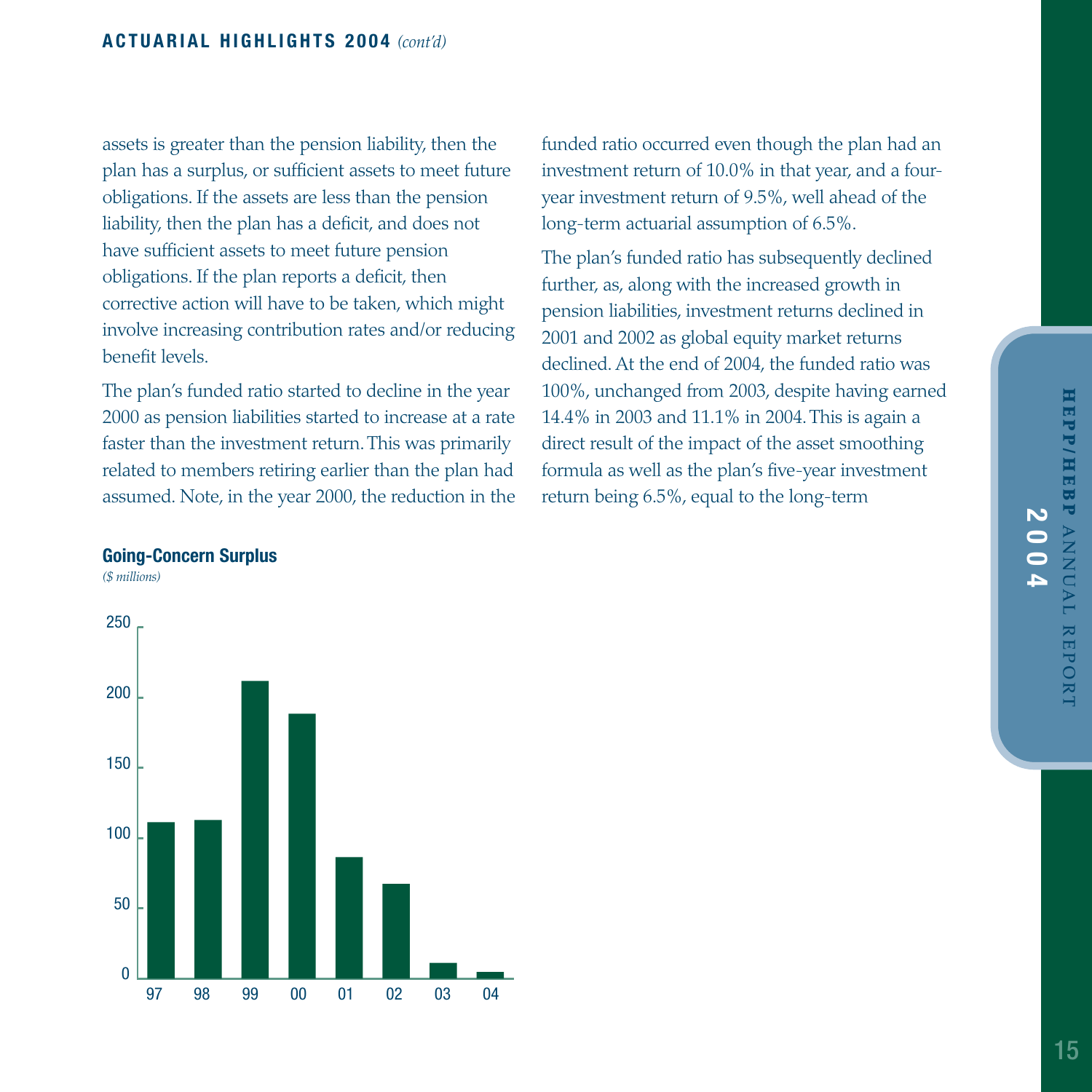investment assumption of 6.5%. With the increasing growth in pension liabilities and the impact of the asset smoothing formula, the plan will require returns above the long-term assumption for the next several years to ensure that the funded ratio does not fall below 100%.

As with the solvency ratio, the going-concern funded ratio does not provide sufficient margin to allow for adverse investment returns or unexpected changes in the pension liability. This means that the plan cannot provide COLAs for retired members as these funds come from the plan's surplus. Should the funded ratio fall below 100%, corrective action would have to be taken, again in the form of increasing contribution rates and/or reducing benefit levels.

#### **Going-Concern Funded Ratio**



#### **CONTRIBUTION RATES**

In last year's annual report we indicated that the plan's actuary had advised that the current level of contributions were insufficient to fund the basic plan benefit levels. The contribution rates at December 2004 were 5.0% up to the year's maximum pensionable earnings, and 6.6% thereafter. Members and employers contribute equally to the plan. The actuary had advised that the contribution rates should be raised to 6.85%/8.6% from the current 5.0%/6.6%.

In early 2005, the Signatory Boards and Unions approved increases to the contribution rates, which are discussed in the message from the Board chair.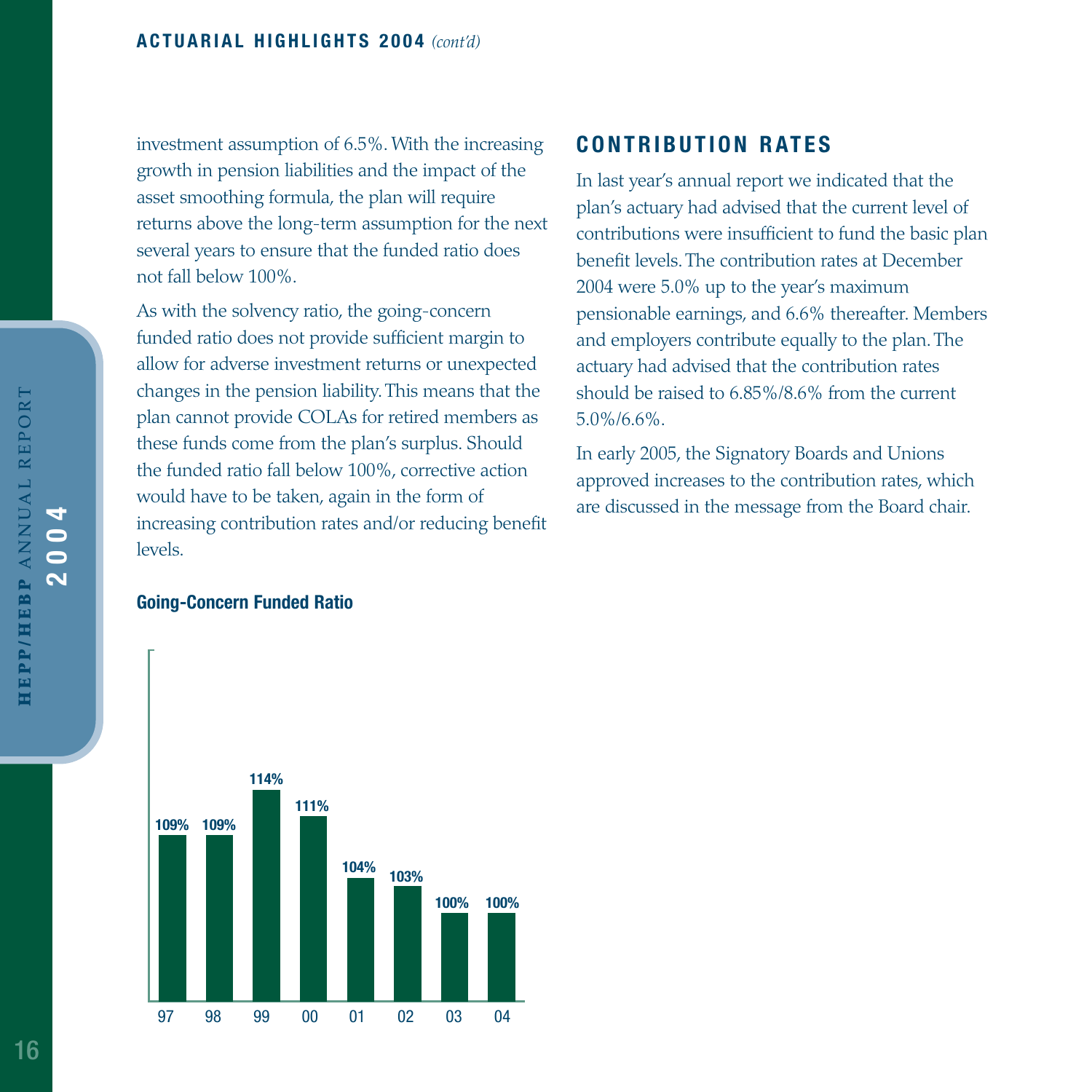## **REPORT FROM THE DIRECTOR OF INVESTMENTS**

2004 was another good year for investment returns for HEPP. We achieved an 11.1% return in 2004 following a 14.4% return in 2003.

The chart below shows the level of the Canadian stock market over the past eight years. Following the market top in 2000, the Canadian stock market fell 45% over the next two years.

The past two years have seen a dramatic improvement in returns with the Canadian market up 14.4% in 2004 and up 26.7% in 2003. Despite this strong performance, the market is still 18% below the market peak established in 2000.

#### **Canadian Stock Market**

*at December 31*



⋒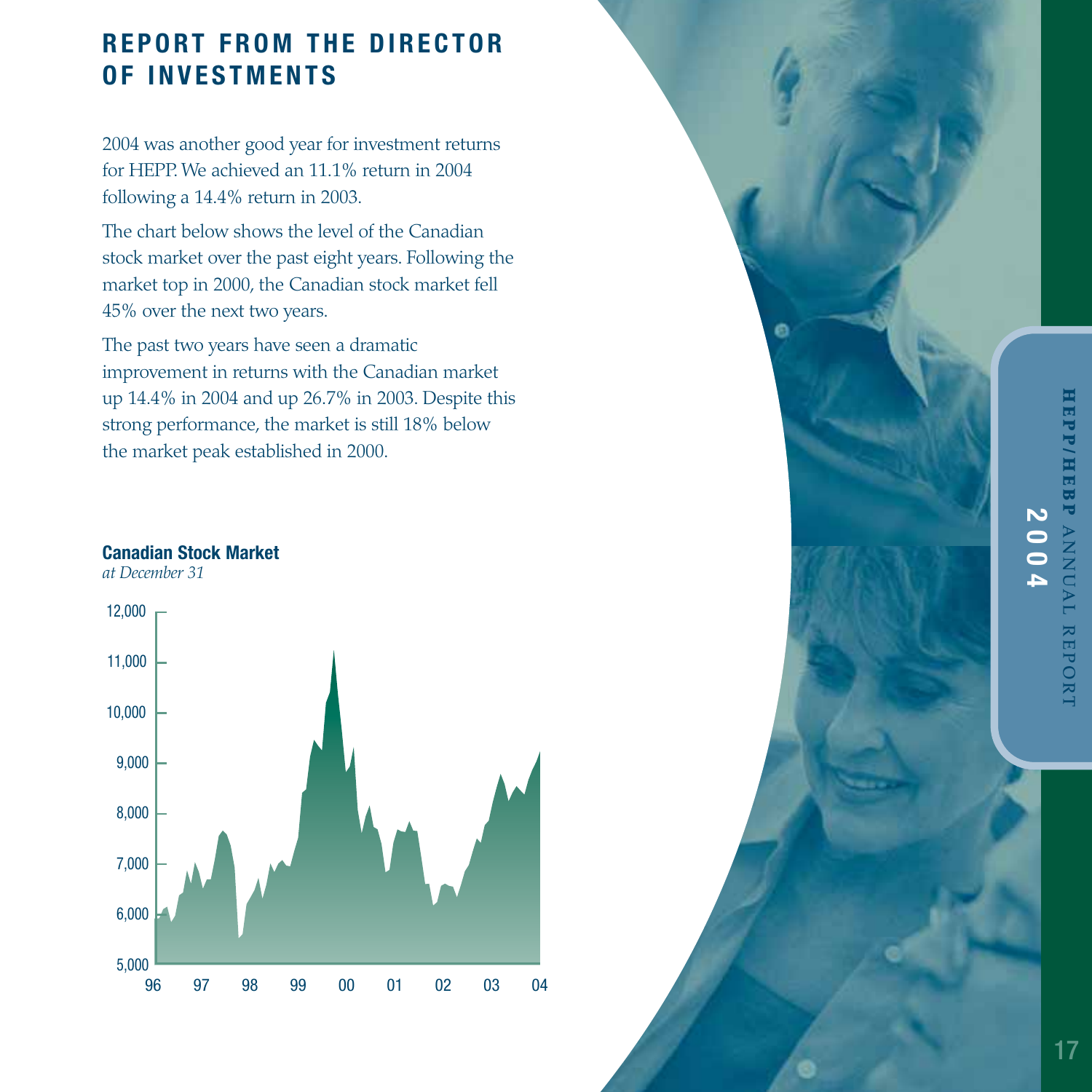#### **REPORT FROM THE DIRECTOR OF INVESTMENTS** *(cont'd)*

The chart below highlights the returns of the major asset classes in which HEPP invests. All asset classes produced positive returns last year.

Due to the impact of a rising Canadian dollar, the US equity market remained our lowest return asset class.

As the chart to the right shows, during 2004 the Canadian dollar rose 7% versus the US dollar (from \$0.77 at the end of 2003 to \$0.83 at the end of 2004).

The rising Canadian dollar impacted our US equity portfolio with the US stock market rising 11% in US dollar terms versus 2.8% in Canadian dollar terms.

The impact of currency movements was not as pronounced in our international holdings where the MSCI EAFE Index rose 11.9% in Canadian dollar terms and 13% in local currency terms.

#### **Canadian Dollar vs. US Dollar**



#### **Major Market Returns**

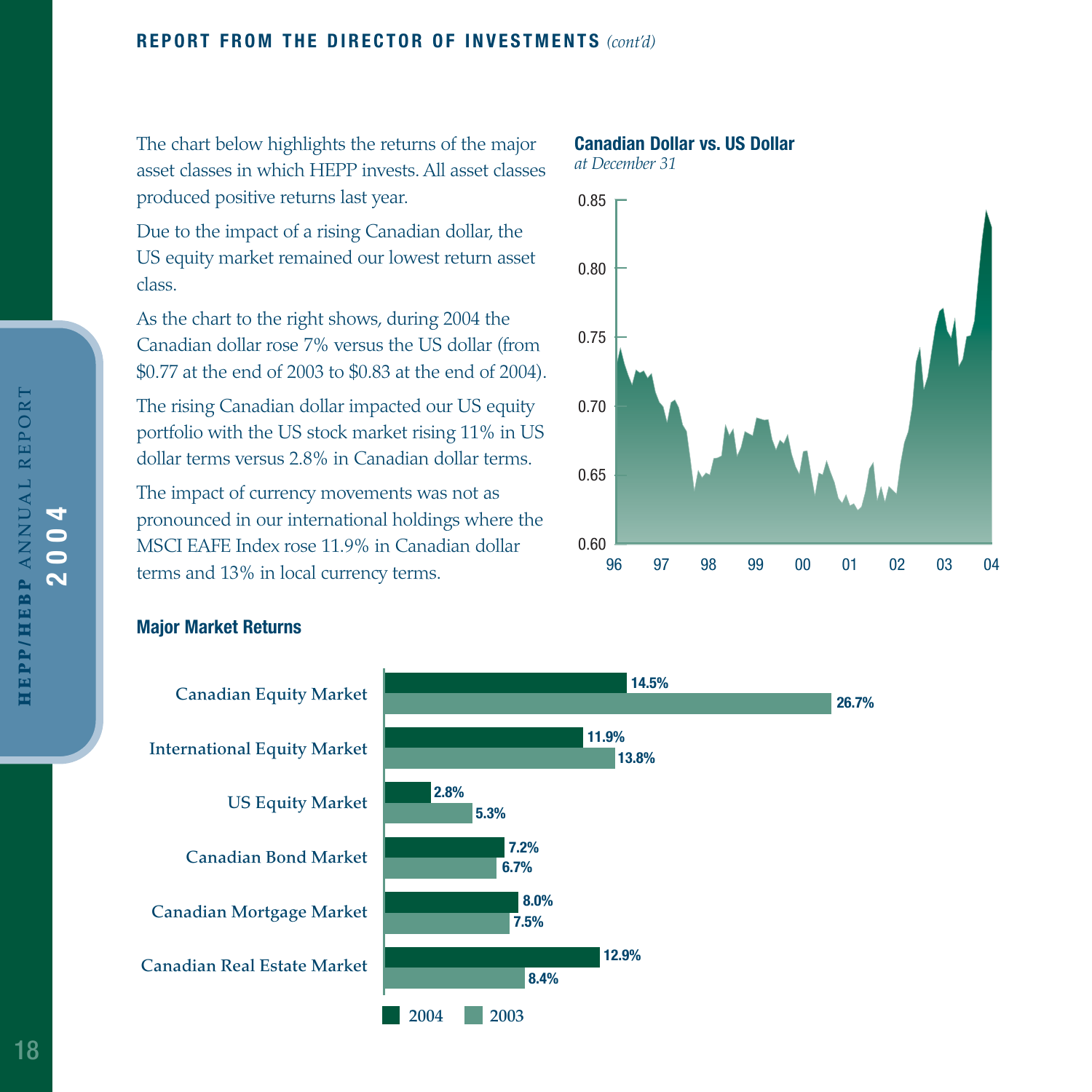#### **REPORT FROM THE DIRECTOR OF INVESTMENTS** *(cont'd)*

Our asset weights at the end of 2004 reflected our favouring the Canadian market over foreign stock markets.

Having achieved two years of strong investment returns, we are now keeping pace with our pension liability growth.

#### **HEPP Asset Mix**



#### **HEPP Investment Returns vs. Pension Liability Growth**

*at December 31, 2004*

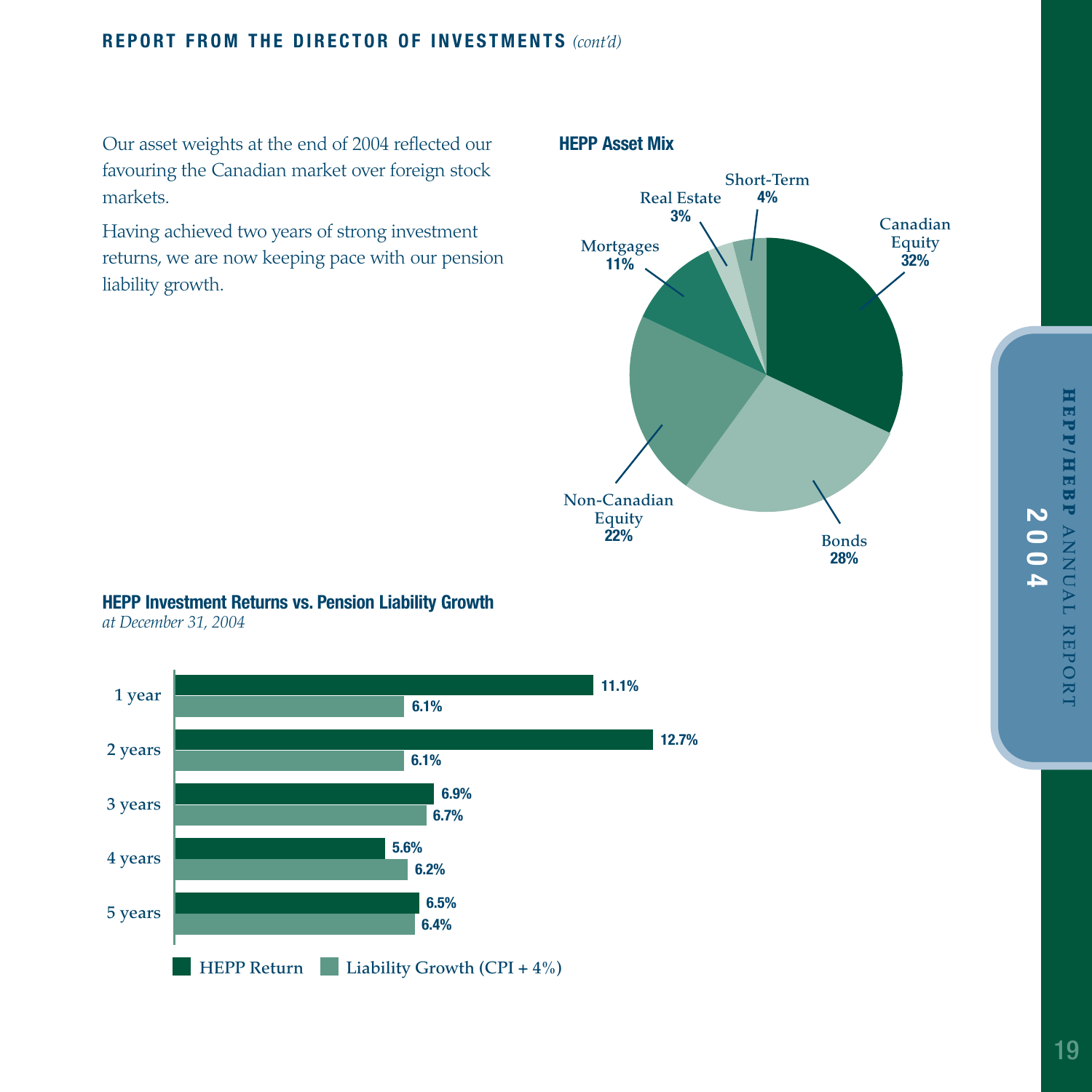We measure the success of our investment program by comparing the actual returns to that of our policy benchmark. As the chart below shows, we have consistently added value to the policy benchmark over the last several years.

We initiated a number of changes to our investment mix in 2003, which will take some time to fully establish.

We are increasing our exposure to real estate and the mortgage market with a subsequent reduction in our Canadian bond holdings. We believe that an investment in mortgages will provide us with returns higher than those available from bonds, and that these returns will also grow over time relative to inflation.

Our shift into mortgages also provides for higher income potential. Additionally, we believe that the environment of continually falling interest rates,

which began in 1981, is largely over. Our mortgage investments are less sensitive to interest rates moving higher and, at the same time, offer a yield advantage over bonds.

We made our first investment in private equity markets in 2004. This type of investing involves committing funds for up to 10 years in private companies with a return potential that should be higher than that achieved through public markets.

We are still viewing the outlook over the next several years with caution, believing that investment returns for the plan will be in the single digit range.

Romald Chuck

**Ronald Queck, CFA** *Director of Investments*



*at December 31, 2004*

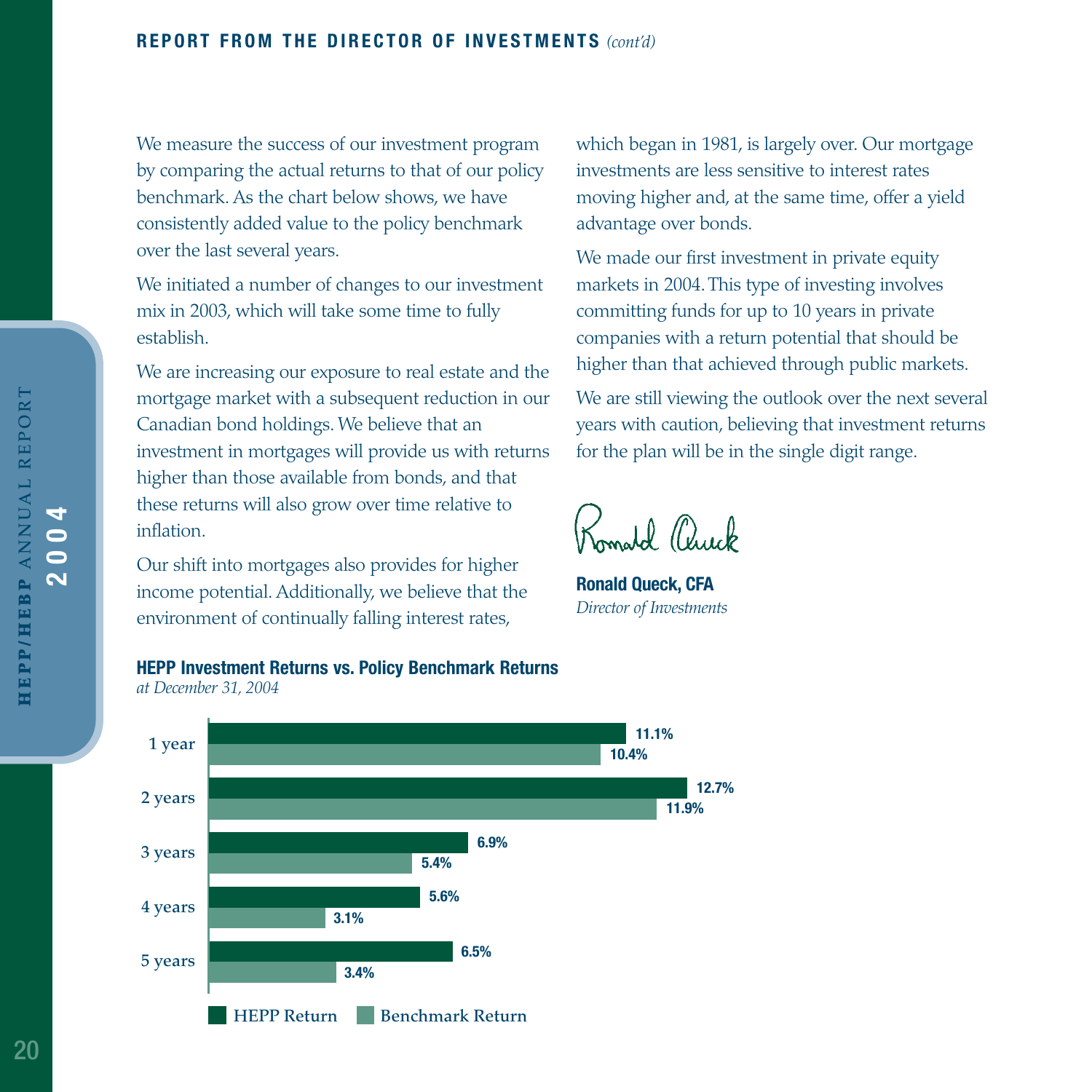# **HEALTHCARE EMPLOYEES' BENEFITS PLAN**

## **CONTENTS**

- **22** Introduction
- **23** Report from the Chair of the HEBP Board
- **24** Governance Structure
- **25** 2004 Highlights
	- Group Healthcare Plan
	- Retiree Group Healthcare Plan
	- Dental Plan
	- Group Life Insurance Plan
	- Disability & Rehabilitation Plan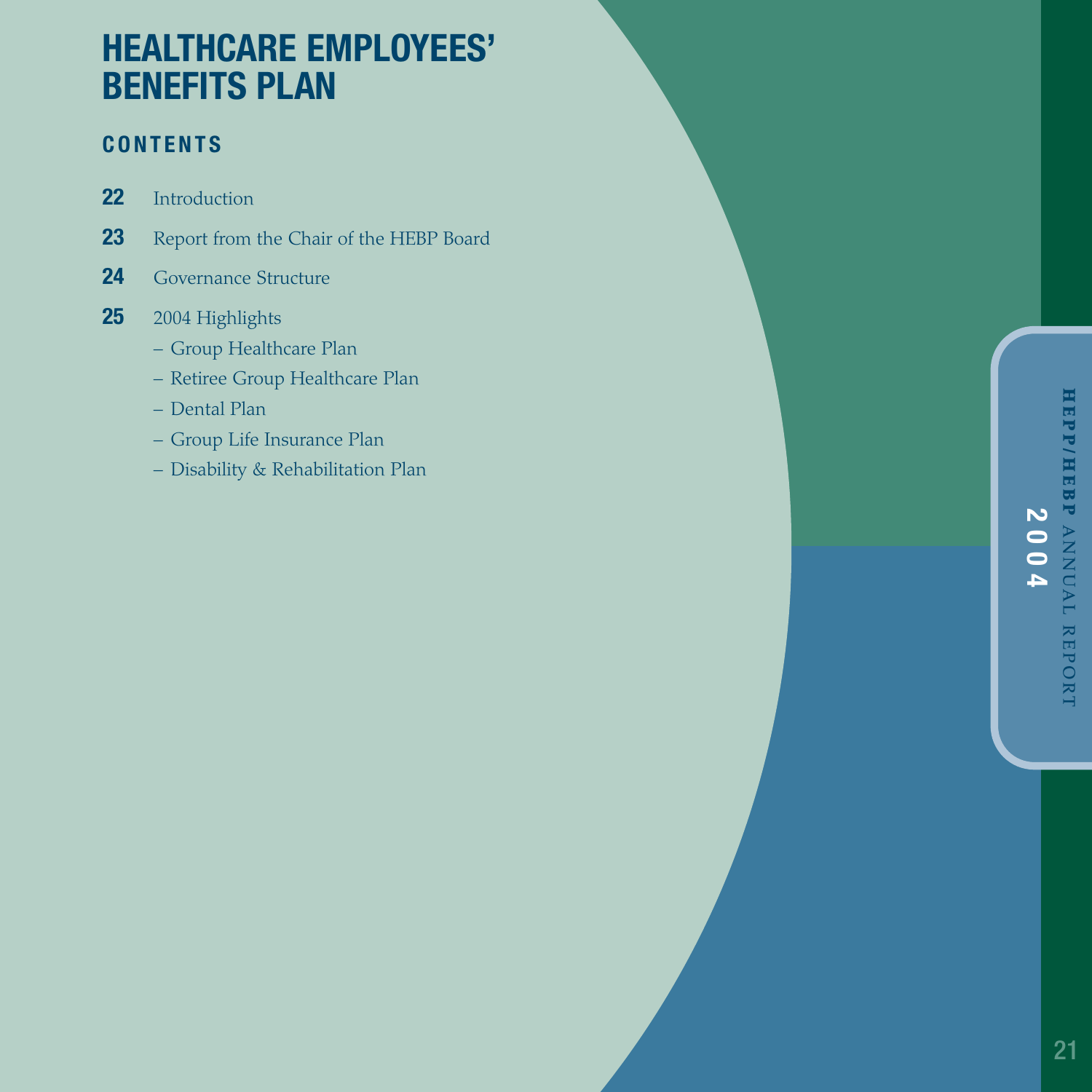## **INTRODUCTION**

The Healthcare Employees'Benefits Plan (HEBP) offers Group Healthcare, Dental, Disability & Rehabilitation (D&R), and Life Insurance plans to eligible healthcare employees and their families, throughout Manitoba.

All employers do not necessarily participate in each of the benefit plans offered by HEBP. Employees

should check with their employer for coverage clarification.

Additional information on benefits and maximums is available in plan brochures and on the HEBP website at: **www.hepp.mb.ca.**

#### **PLAN MEMBERSHIP**

#### **ACTIVE MEMBERS**

| Year        |              | <b>Group Healthcare</b> |              | <b>Dental</b> | Life Insurance | D&R    |
|-------------|--------------|-------------------------|--------------|---------------|----------------|--------|
| (At Dec.31) | <b>Basic</b> | Enhanced                | <b>Total</b> |               |                |        |
| 2004        | 9,438        | 12,563                  | 22,001       | 19,933        | 29.445         | 28,562 |
| 2003        | 8,886        | 12,612                  | 21,498       | 19.401        | 29,403         | 27,026 |
| 2002        | 8,165        | 12,444                  | 20,609       | 19.153        | 28,987         | 26,912 |

#### **RETIRED MEMBERS**

| Year<br>(At Dec.31) | <b>Healthcare Plan</b><br>(Levels I & II) | <b>Post-Retirement</b><br><b>Life Insurance</b> |
|---------------------|-------------------------------------------|-------------------------------------------------|
| 2004                | 3.917                                     | 4,061                                           |
| 2003                | 3,973                                     | 3,756                                           |
| 2002                | 3.694                                     | 3.283                                           |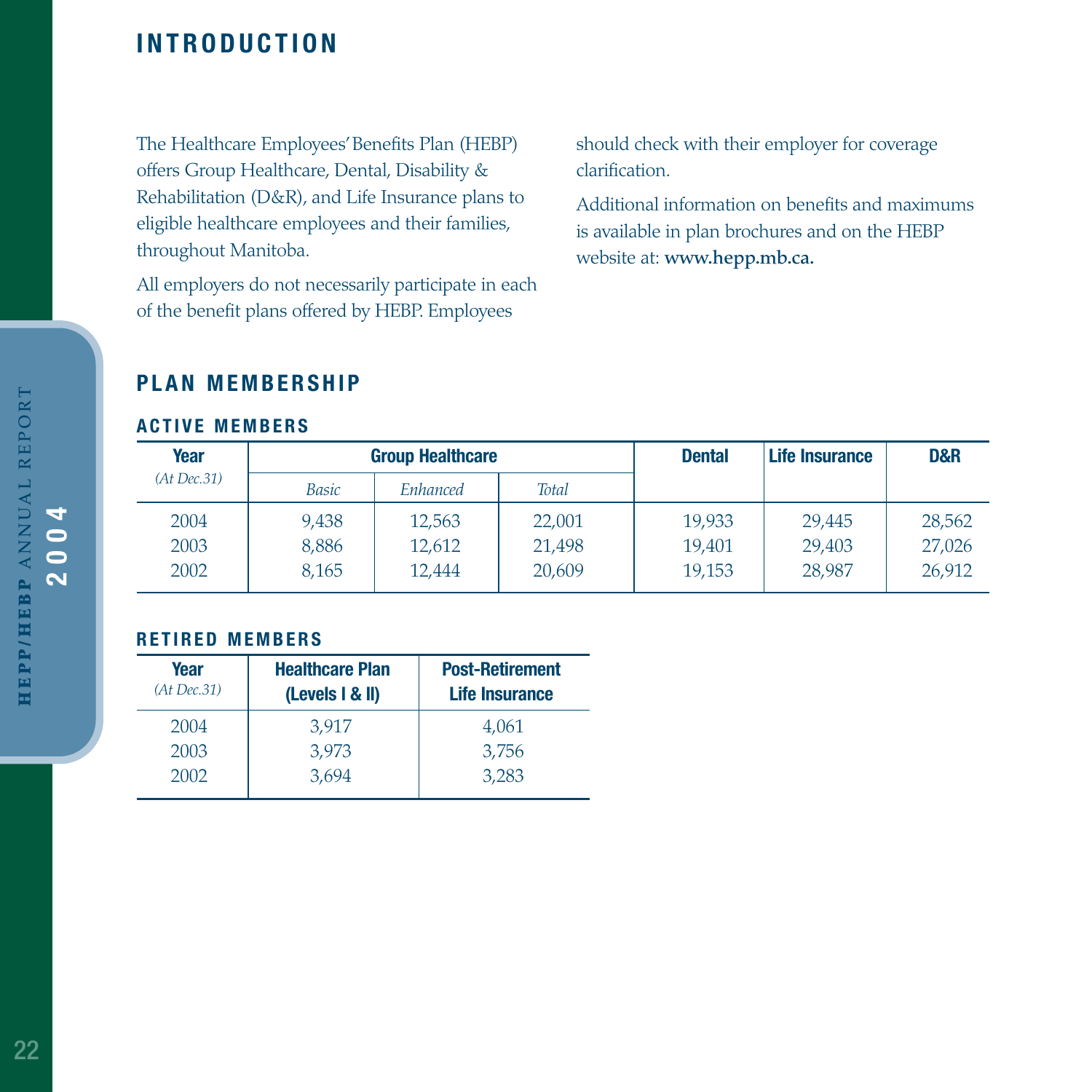## **REPORT FROM THE CHAIR OF THE HEBP BOARD**

The year 2004 saw significant improvement in the financial health of the Healthcare Employees' Benefits Plan. The 2002 decision by the Board to bring the Disability & Rehabilitation Plan in-house is beginning to pay dividends. The plan has eliminated its significant deficit during a period when applications for benefits has increased. The plan's emphasis on early intervention, rehabilitation and accommodation has been successful in reducing the period of disability for many members. This has allowed them to return to work earlier and reduced the amount of benefits paid from the fund.

The basic and extended healthcare plans were amended on June 1, 2003 with the bundling of paramedical benefits under one annual maximum. This caused concern for a number of members. The Board received numerous letters and petitions asking it to reconsider the decision. In response to the concerns, the Board has unbundled the paramedical benefits in 2005.

The Dental Plan continues to perform satisfactorily with demand for services relatively stable. Modest increases in contributions have been required only to meet the annual increase in fees charged by dental practitioners.

During the year, the Board, with the assistance of Manitoba Blue Cross, surveyed members of the Retiree Group Healthcare Plan to determine the changes that they would like to see made to the plan. The overwhelming response from members

supported increasing the prescription drug maximum to \$450 per year. The change will be made effective in June 2005.

The HEBP Board has been working closely with the HEPP Board over the past two years to improve accountability and service to members of the pension and benefit plans. The Boards conducted joint strategic planning sessions in both 2003 and 2004 to develop consistent strategies focussed on service to members. In addition, the Boards authorized the development of modern systems to improve data accuracy, internal controls, disaster recovery contingencies and service response time for members. These initiatives will ensure that appropriate coverage is extended to all eligible members.

I would like to take this opportunity to thank the Executive Director, the Senior Management team and the staff of HEBP for their dedication and perseverance in serving the members of the Healthcare Employees'Benefits Plan and assisting the Board in meeting its fiduciary responsibilities.

Sincerely,

Jean Paul Gabil

**Jean-Paul Gobeil** *Chair, Healthcare Employees' Benefits Plan*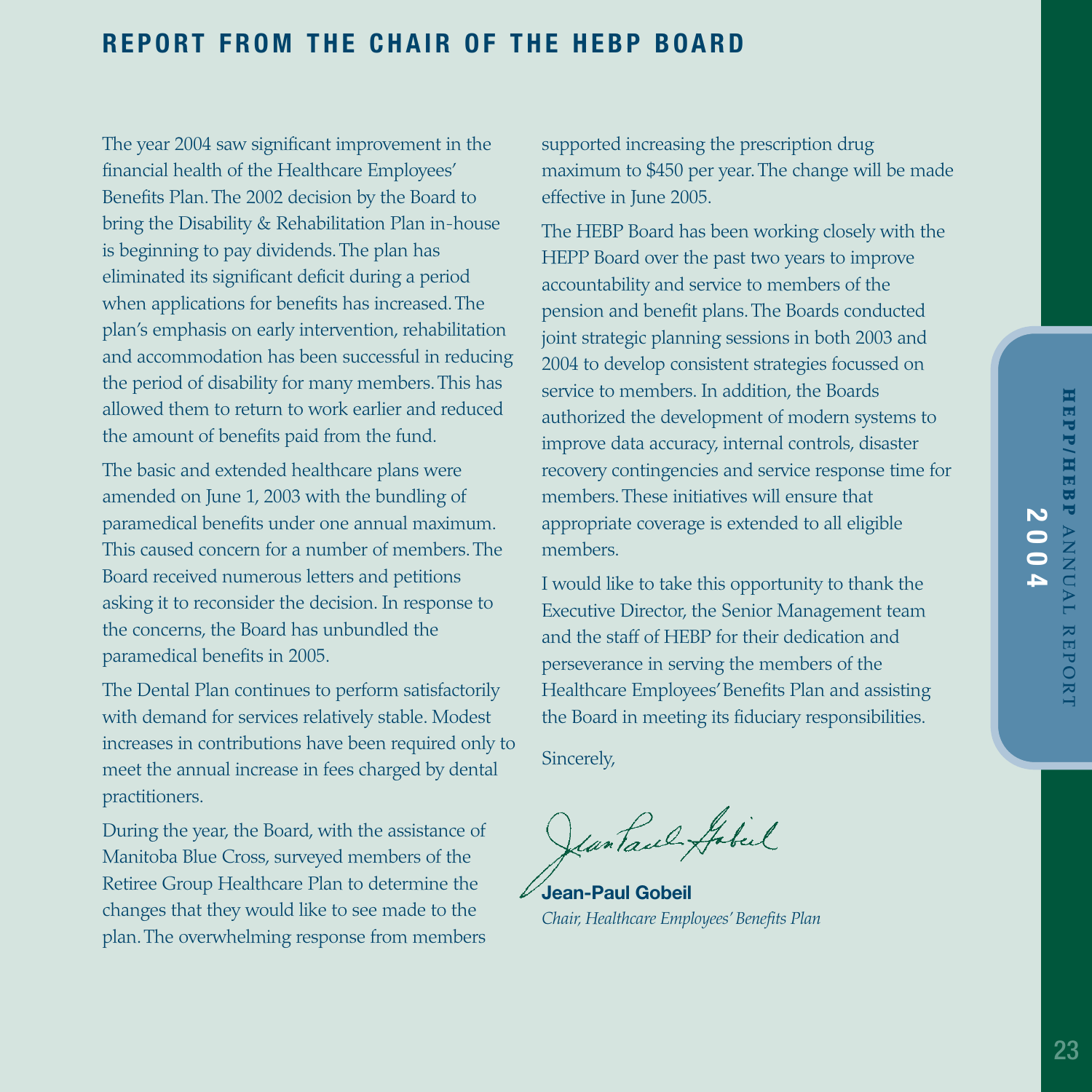## **GOVERNANCE STRUCTURE**

## **BOARD OF TRUSTEES**

HEBP is governed by an independent, 10 member Board of Trustees, equally representing both unions and employers:

- ◗ Five trustees are appointed by participating employers.
- ◗ Five trustees are appointed by healthcare-related unions in Manitoba.

Board members and their affiliations are listed on page 36.

## **AUDIT COMMITTEE**

The Audit Committee assists the Board in fulfilling its responsibility to oversee the financial reporting, accounting system and internal controls.

Committee members and their affiliations are listed on page 36.

## **MANAGEMENT AND STAFF**

HEBP management and staff provide administrative and member services for both the Healthcare Employees'Benefits Plan (HEBP) and the Healthcare Employees'Pension Plan (HEPP).

#### **SERVICE PROVIDERS**

HEBP works in partnership with Manitoba Blue Cross, Manulife Financial and The Great-West Life Assurance Company to deliver benefits to members.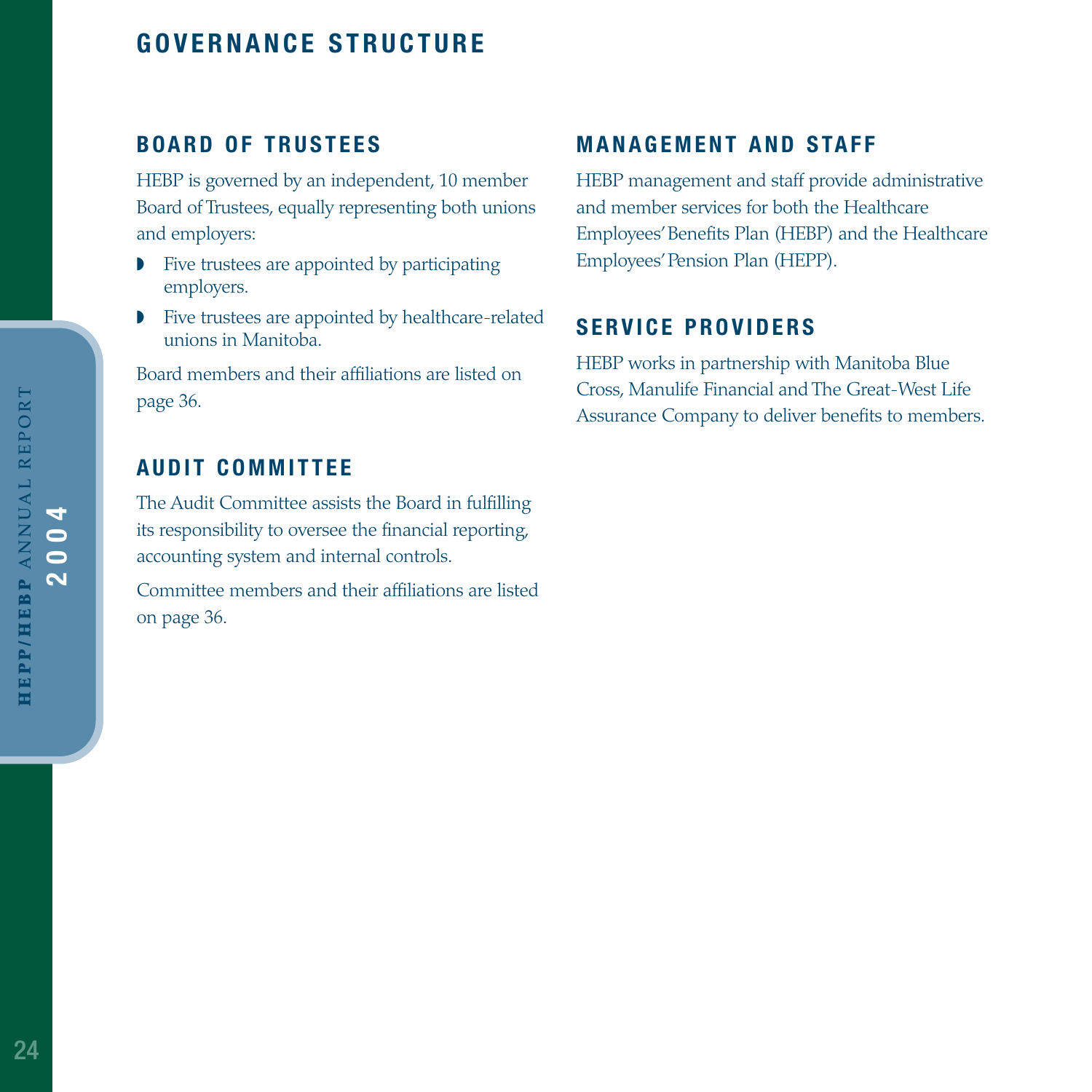## **2004 HIGHLIGHTS**

#### **GROUP HEALTHCARE PLAN**

#### **Benefit Coverage for Active Employees**

There are two coverage levels under the group healthcare plan providing for many healthcarerelated expenses.

**Basic coverage** provides ambulance service, semiprivate hospital rooms, travel healthcare insurance, cardiac rehabilitation, prosthetics, rental or purchase of medical equipment, prescription drugs, private duty nursing, athletic therapy and services by the following paramedical practitioners:

- ◗ Chiropodist
- ◗ Certified Foot Care Nurse
- ◗ Clinical Psychologist
- ◗ Physiotherapist/Occupational Therapist
- ◗ Registered Dietician

**Enhanced coverage** provides the above benefits with higher maximums for paramedical practitioners, prescription drugs and private duty nursing; and offers vision care, specialist referral benefits, assisted care benefits, tutorial services, hearing aids and orthotics. In addition to the paramedical services covered under Basic coverage, Enhanced coverage offers services by the following paramedical practitioners:

- ◗ Acupuncturist
- ◗ Audiologist
- **Chiropractor**
- ◗ Licensed Massage Therapist
- **Naturopath**
- ◗ Osteopath
- ◗ Speech Therapist

**HEPP/HEBP IEP/HEBP ANNUAL REPORT 2004ANNUAL REPORT**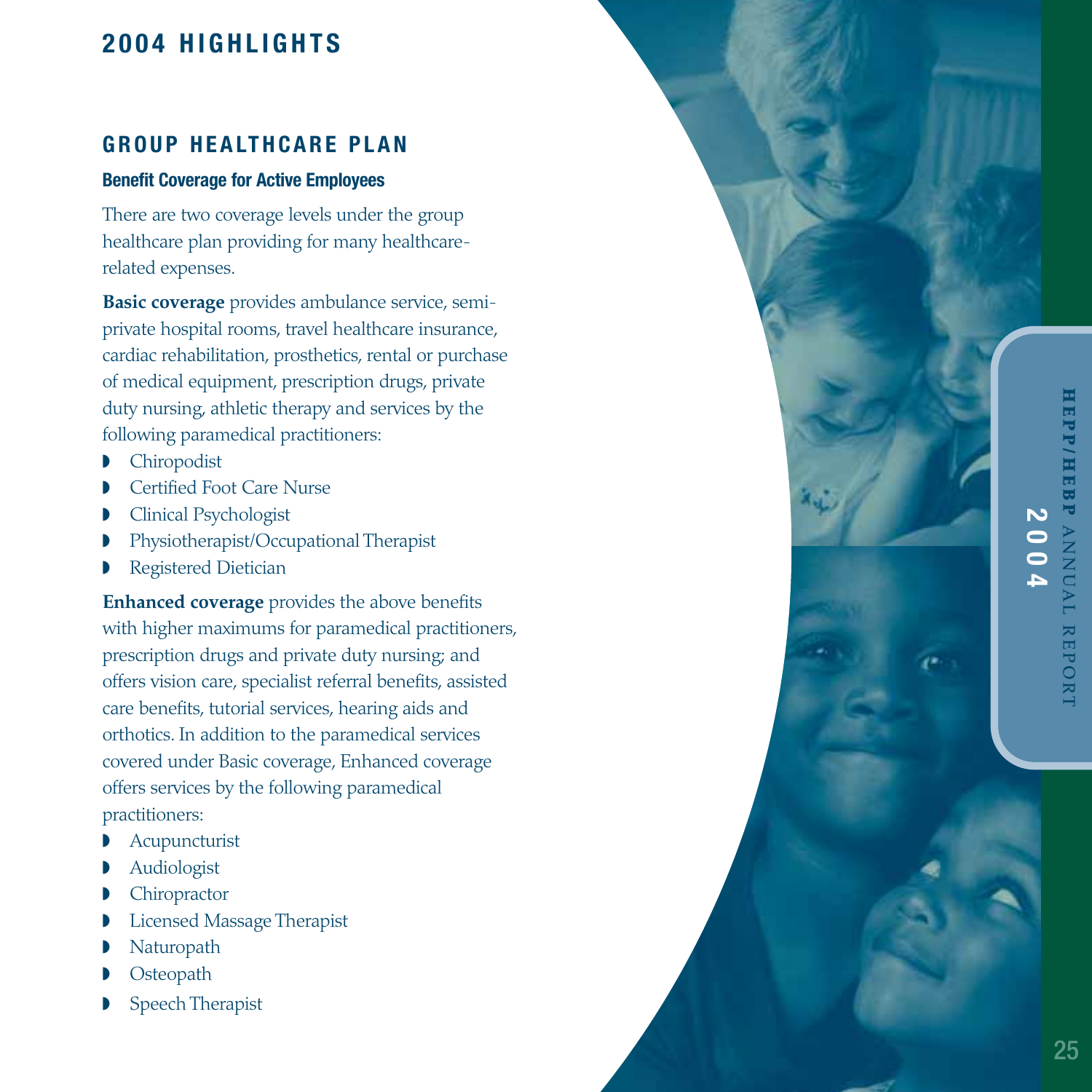**2004 Group Healthcare Plan Experience**

Rate increases were implemented on June 1, 2004 to Basic and Enhanced Group Healthcare premiums to offset continued increases in utilization.

#### 0.0 0.2 0.4 0.6 0.8 1.0 1.2 1.4 **Drugs Other** 2001 2002 2003 2004

#### **Basic Group Healthcare Plan Comparison of Paid Claims** *(\$ millions)*



#### **Enhanced Group Healthcare Plan Comparison of Paid Claims**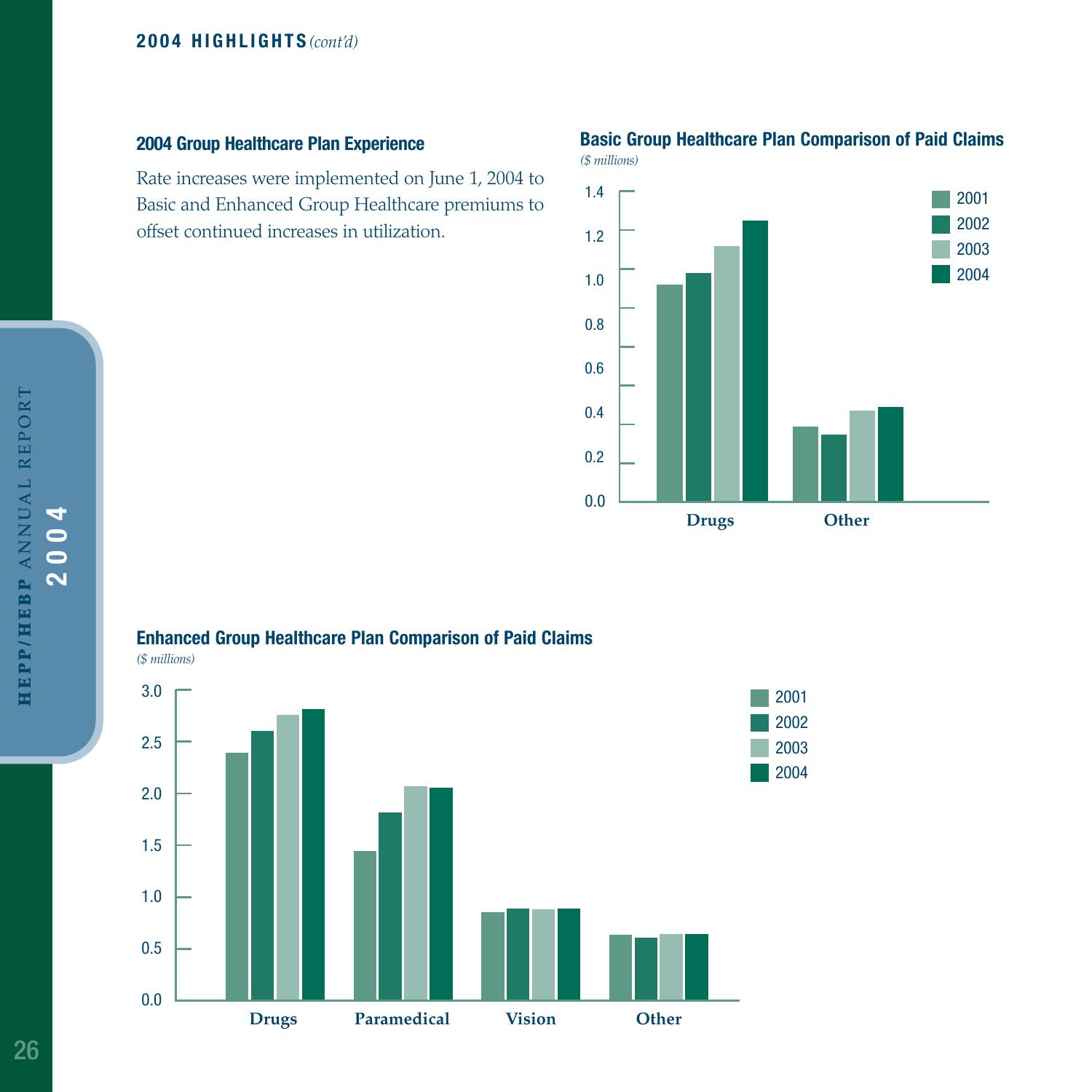#### **RETIREE GROUP HEALTHCARE PLAN**

#### **Benefit Coverage for Retired Members**

There are two coverage levels under the Retiree Group Healthcare Plan providing for many healthcare-related expenses. Level I covers ambulance service and semi-private hospital rooms. Level II covers the above benefits and offers private duty nursing, travel healthcare insurance, prescription drug coverage, cardiac rehabilitation, physiotherapy/occupational therapy, prosthetics, rental or purchase of medical equipment and services by the following paramedical practitioners:

- ◗ Athletic Therapist
- ◗ Audiologist
- Certified Foot Care Nurse

#### ◗ Chiropractor

- ◗ Clinical Psychologist
- ◗ Licensed Massage Therapist
- **Naturopath**
- **Osteopath**
- ◗ Registered Dietician
- ◗ Speech Therapist
- ◗ Podiatrist

#### **2004 Retiree Group Healthcare Plan Experience**

Though the total of claims paid under the Retiree Group Healthcare Plan continued to increase in 2004, premiums remained unchanged.



## **Retiree Group Healthcare Plan Comparison of Paid Claims**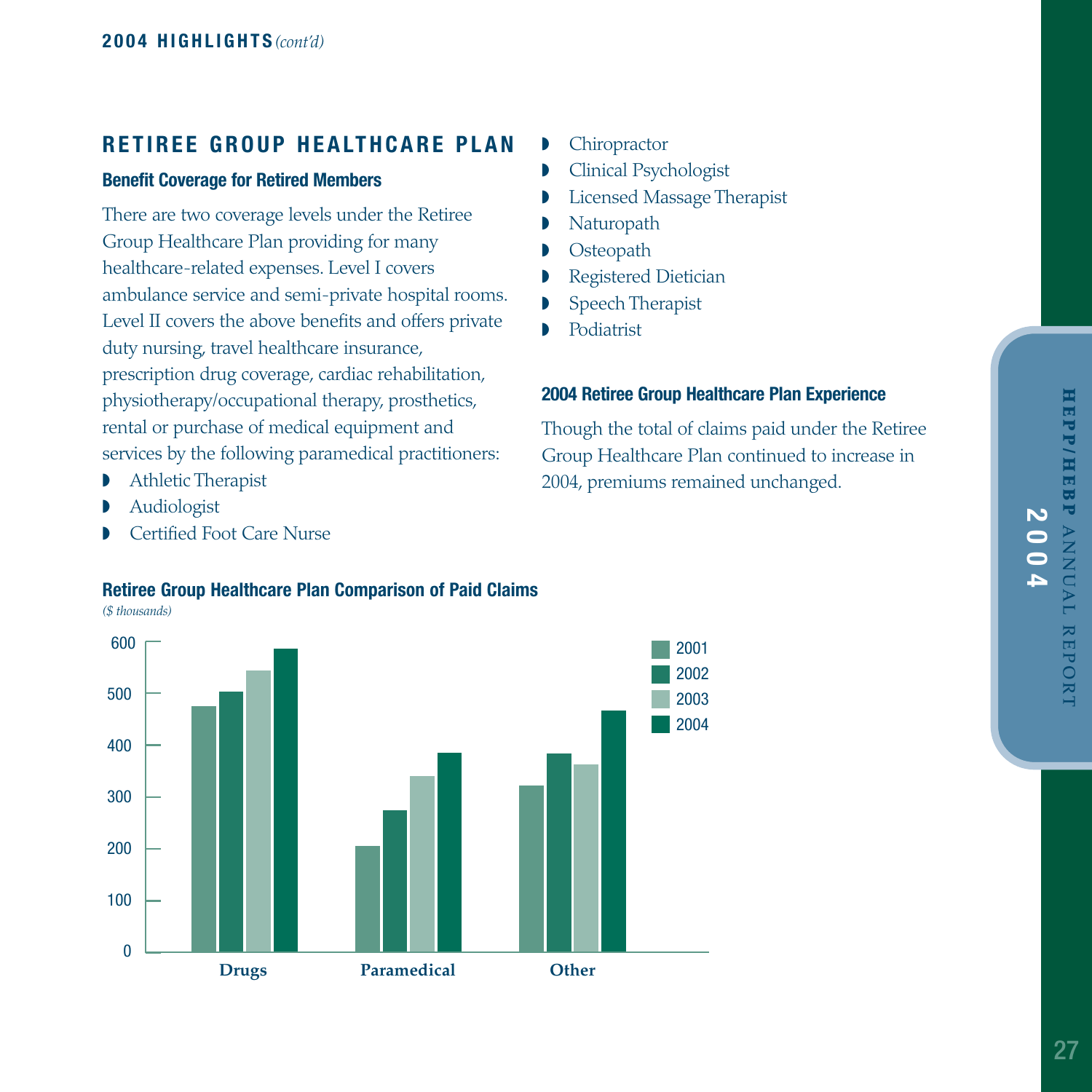#### **DENTAL PLAN**

#### **Benefit Coverage for Active Employees**

The Dental Plan covers 100% of eligible charges for basic dental treatment, 50% of eligible charges for major dental treatment and 50% of eligible charges for orthodontic treatment for dependent children under age 18. Members and eligible family members may claim up to \$1000 per person each calendar year.

**Dental Plan Comparison of Paid Claims**



#### **2004 Dental Plan Experience**

A rate increase was implemented effective June 1, 2004, to offset the Manitoba Dental Fee Guide adjustment and the increase in claims paid.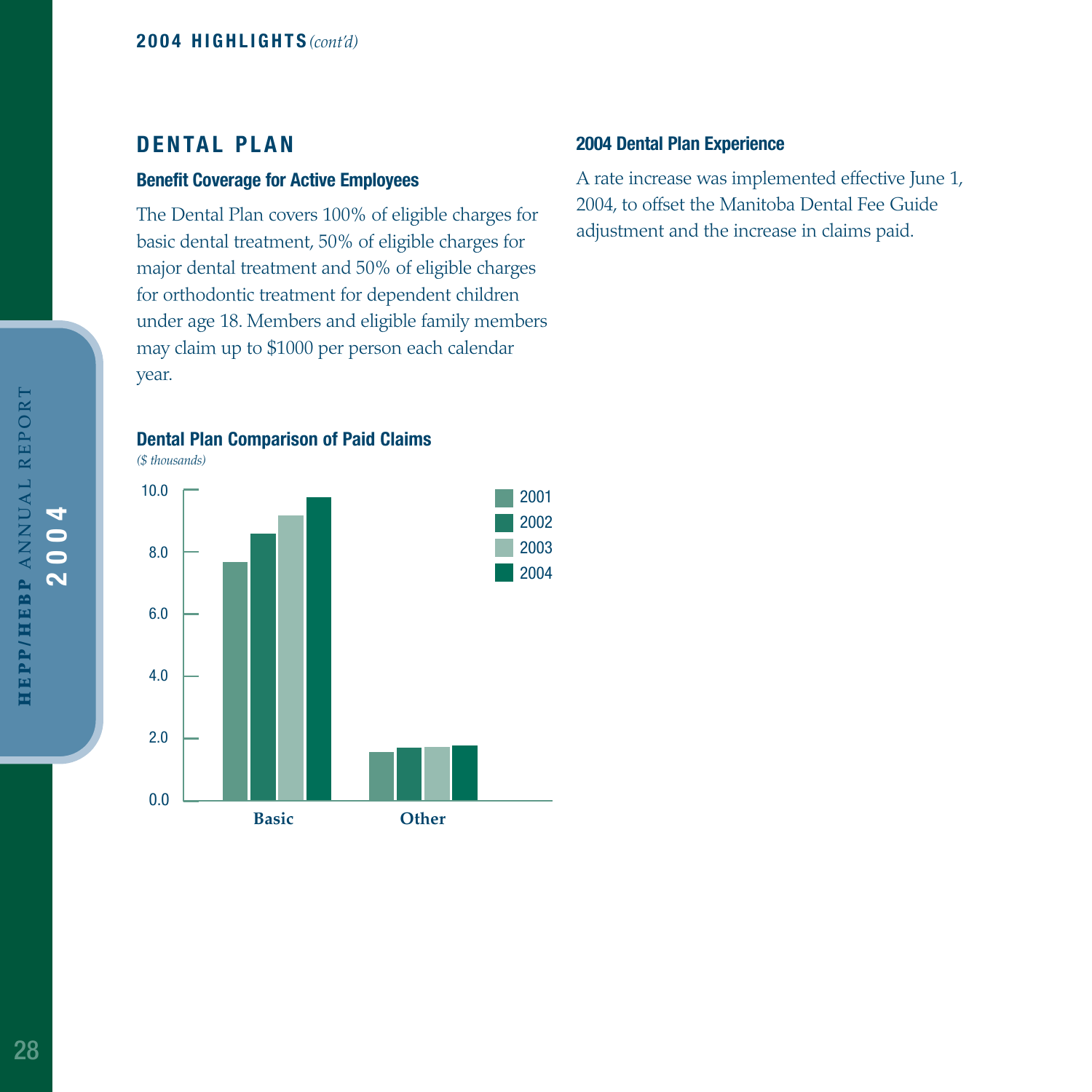|                                                    | 2004             | 2003<br>(Restated) |
|----------------------------------------------------|------------------|--------------------|
| Increase                                           |                  |                    |
| Premiums                                           | \$<br>24,455,442 | \$<br>22,319,933   |
| Investment income                                  | 142,362          | 138,649            |
|                                                    | 24,597,804       | 22,458,582         |
| Decrease                                           |                  |                    |
| Claims incurred                                    | 21,092,351       | 20,066,869         |
| Payments to travel plan                            | 528,943          | 521,269            |
| Plan administration expenses - HEBP                | 218,848          | 123,324            |
| Plan administration expenses - Manitoba Blue Cross | 1,322,500        | 1,260,042          |
| Interest charges - Manitoba Blue Cross             | 89,170           | 99,945             |
|                                                    | 23, 251, 812     | 22,071,449         |
| Net increase before undernoted                     | 1,345,992        | 387,133            |
| Appropriations from reserves                       | 398,209          | 15,567             |
| Net increase                                       | 1,744,201        | 402,700            |
| Fund balances, January 1                           | (792, 437)       | (1, 195, 137)      |
| <b>Fund balances, December 31</b>                  | \$<br>951,764    | \$<br>(792, 437)   |

## **DENTAL AND GROUP HEALTHCARE PLANS FINANCIAL SUMMARY\***

*\* Full Audited Financial Statements are available on our website at www.hepp.mb.ca.*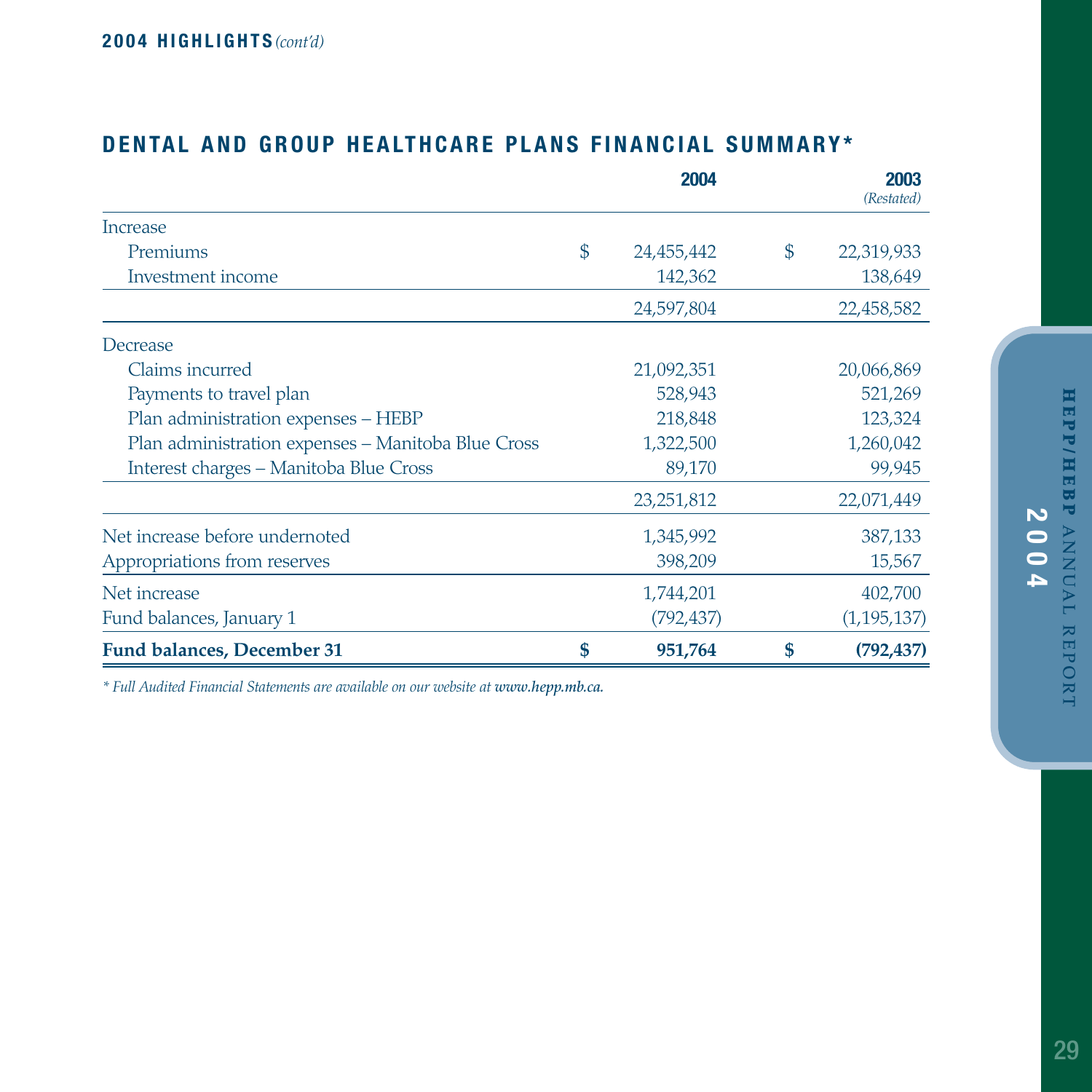#### **GROUP LIFE INSURANCE PLAN**

#### **Benefit Coverage for Active Employees**

The Group Life Insurance Plan offers members the flexibility to choose the amount of coverage they need.

Members are automatically insured for Basic Life Insurance equal to their gross basic annual earnings, and may choose additional coverage for themselves and family members. They are also automatically insured for Basic Accidental Death & Dismemberment (AD&D) Insurance equal to their total Basic and Optional Life Insurance coverage, and may choose additional AD&D insurance.

#### **Benefit Coverage for Retired Members**

At retirement, Optional Post Retirement Insurance is available. Members may choose from zero to four units. On retirement, the maximum number of units cannot exceed the number of units the member had while actively at work. Each unit is equal to \$7,000 of insurance before the age of 60, and at age 60 reduces by \$1,000 per unit every five years. Coverage and premiums stop at age 90.

#### **2004 Group Life Insurance Plan Experience**

Paid claims under the Group Life Plan increased in 2004.

#### **Group Life Insurance Plan Comparison of Paid Claims** *(\$ millions)*

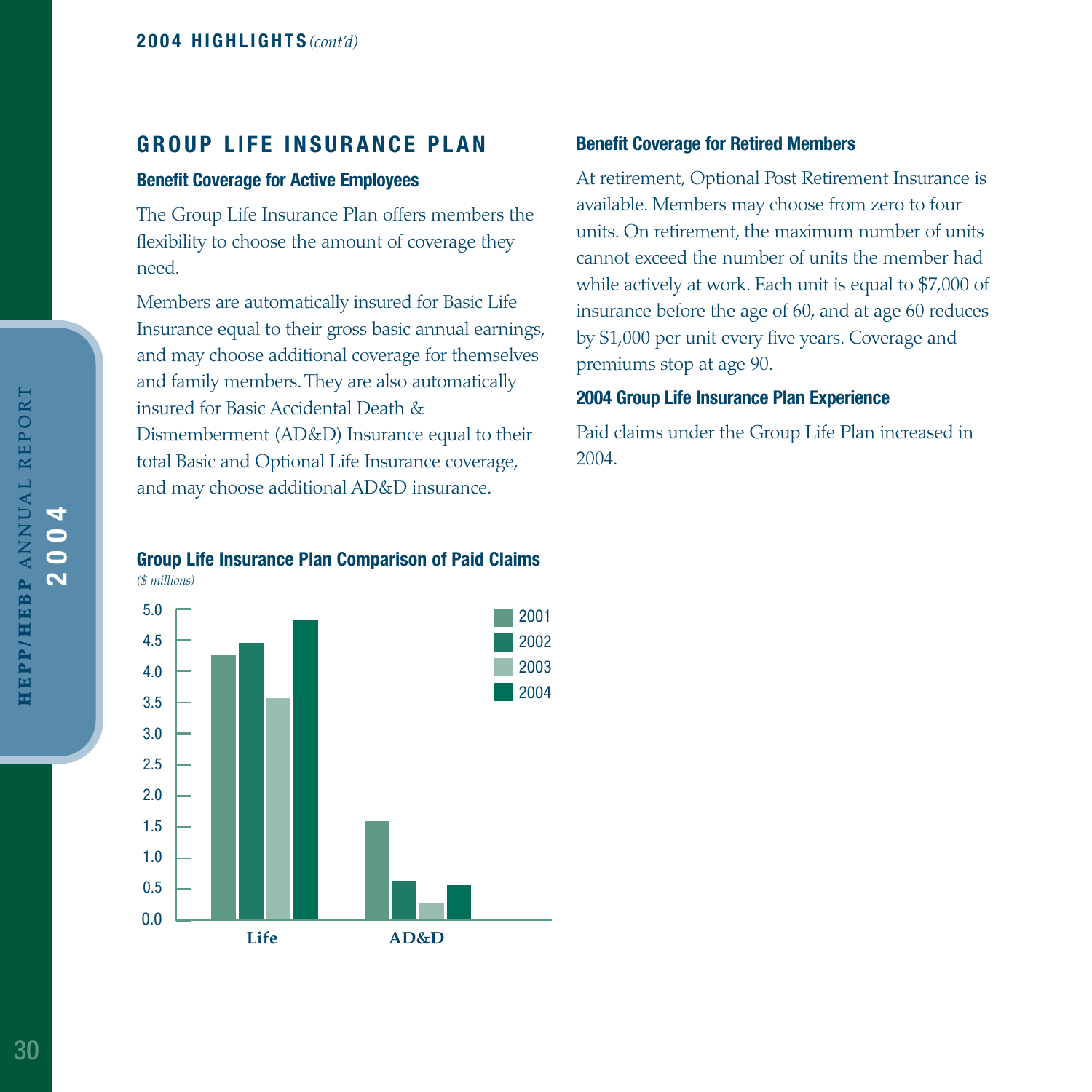## **GROUP LIFE INSURANCE PLAN FINANCIAL SUMMARY\***

|                                                |               | 2004        | 2003             |
|------------------------------------------------|---------------|-------------|------------------|
| Increase                                       |               |             |                  |
| Premiums                                       | $\mathcal{S}$ | 7,017,873   | \$<br>6,490,437  |
| Investment income                              |               | 2,190,448   | 3,077,252        |
|                                                |               | 9,208,321   | 9,567,689        |
| Decrease                                       |               |             |                  |
| Claims incurred                                |               | 5,577,210   | 3,970,246        |
| Plan administration expenses - HEBP            |               | 433,862     | 306,542          |
| Plan administration expenses - Great-West Life |               | 455,488     | 410,600          |
|                                                |               | 6,466,560   | 4,687,388        |
| Net increase before undernoted                 |               | 2,741,761   | 4,880,301        |
| Appropriations to Disabled Life waiver reserve |               | (600,000)   | (100,000)        |
| Appropriations to Paid-up reserve              |               | (1,558,681) |                  |
| Net increase                                   |               | 583,080     | 4,780,301        |
| Fund balances – unrestricted, January 1        |               | 13,577,376  | 9,197,075        |
| Transfers to internally restricted funds       |               | (400,000)   | (400,000)        |
| Fund balances - unrestricted, December 31      | \$            | 13,760,456  | \$<br>13,577,376 |

*\* Full Audited Financial Statements are available on our website at www.hepp.mb.ca.*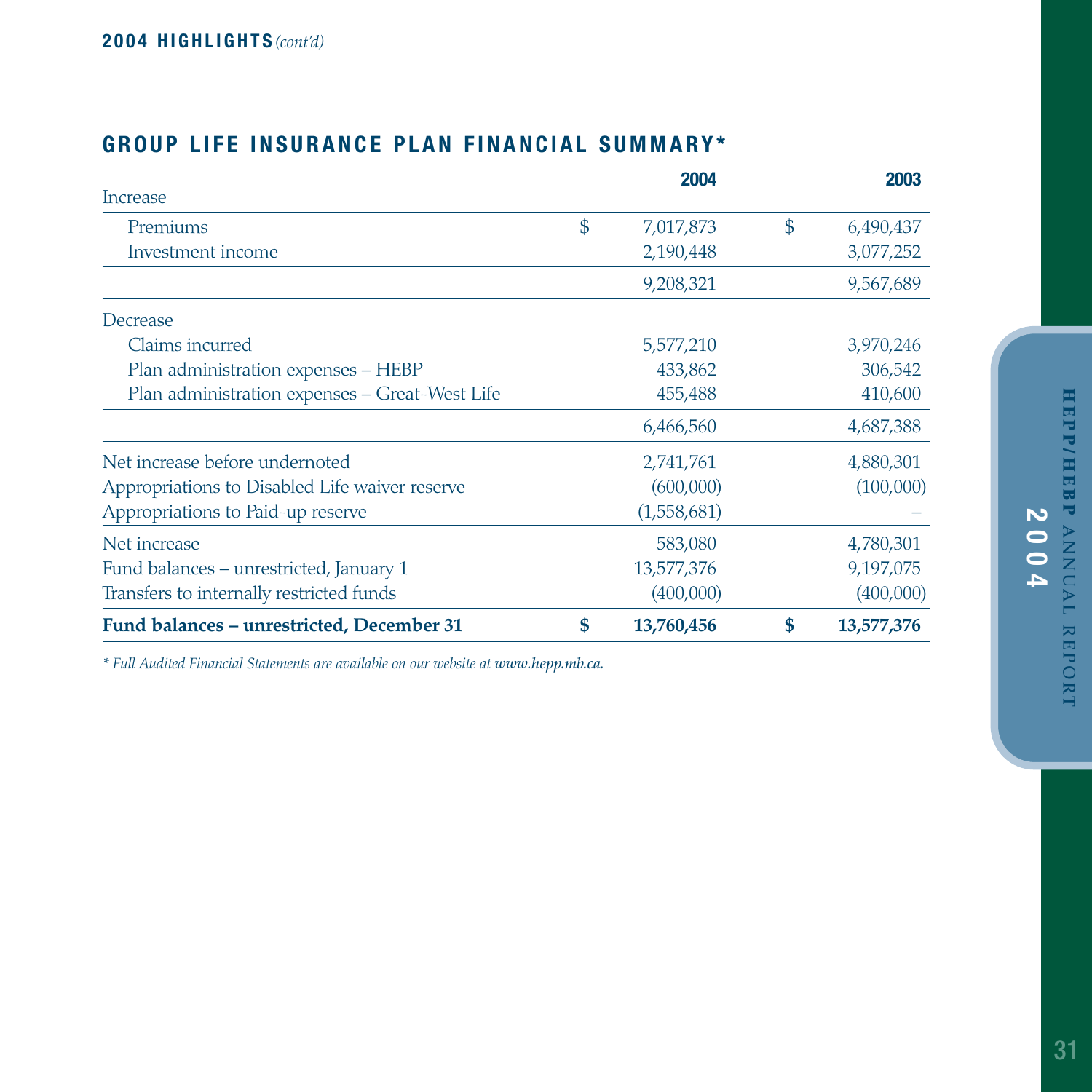#### **DISABILITY & REHABILITATION PLAN**

#### **Benefit Coverage for Active Employees**

The Disability & Rehabilitation (D&R) Plan provides members with income replacement should they be unable to work due to a disability. The disability may be due to illness or injury, and need not be workrelated (some exclusions apply).

D&R also supports rehabilitation programs for qualified claimants. Programs are developed with support from the member's physician and employer. D&R claims specialists and/or vocational rehabilitation providers may assist in managing and coordinating claims.

#### **D&R System**

A new D&R system was implemented in December 2004 with efficiencies immediately identified. This system, along with moving toward a paperless office, has supported the D&R staff in effectively documenting and administering claims.

#### **Return to Work Initiatives**

Rehabilitation Claim Specialists focused on assisting members in work trials and in planning graduated return to work programs. Working collaboratively with the employers, unions and community resources, a number of members have returned to active employment.

#### **2004 Disability & Rehabilitation Plan Experience: Comparison of Paid Claims**



## **D&R Insured and Self-insured Claims**



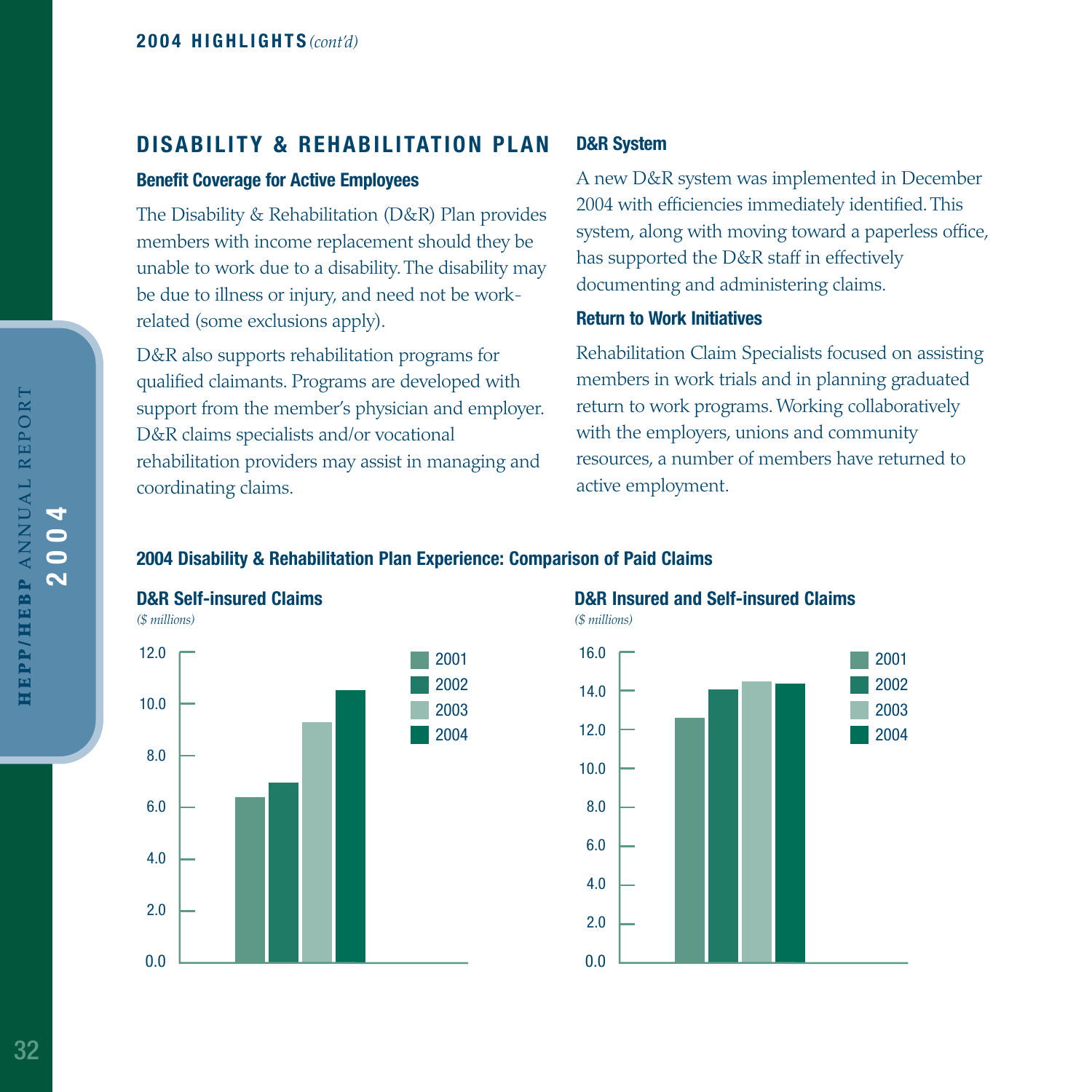#### **D&R Number of Paid Claims**



## **DISABILITY & REHABILITATION PLAN FINANCIAL SUMMARY\***

| Increase                                | 2004             | 2003              |
|-----------------------------------------|------------------|-------------------|
| Premiums                                | \$<br>23,330,971 | \$<br>20,305,350  |
| Investment income                       | 4,258,999        | 2,942,617         |
|                                         | 27,589,970       | 23,247,967        |
| Decrease                                |                  |                   |
| Claims incurred                         | 10,499,715       | 9,282,283         |
| Claims-related expenses                 | 401,590          | 335,750           |
| Plan administration expenses - HEBP     | 2,918,682        | 1,970,382         |
| Plan administration expenses - Manulife | 125,450          | 223,904           |
|                                         | 13,945,437       | 11,812,319        |
| Net increase before undernoted          | 13,644,533       | 11,435,648        |
| Appropriations to reserves              | (5,479,929)      | (6,364,226)       |
| Net increase                            | 8,164,604        | 5,071,422         |
| Fund balances, January 1                | (3,890,433)      | (8,961,855)       |
| Fund balances, December 31              | \$<br>4,274,171  | \$<br>(3,890,433) |

*\* Full Audited Financial Statements are available on our website at www.hepp.mb.ca.*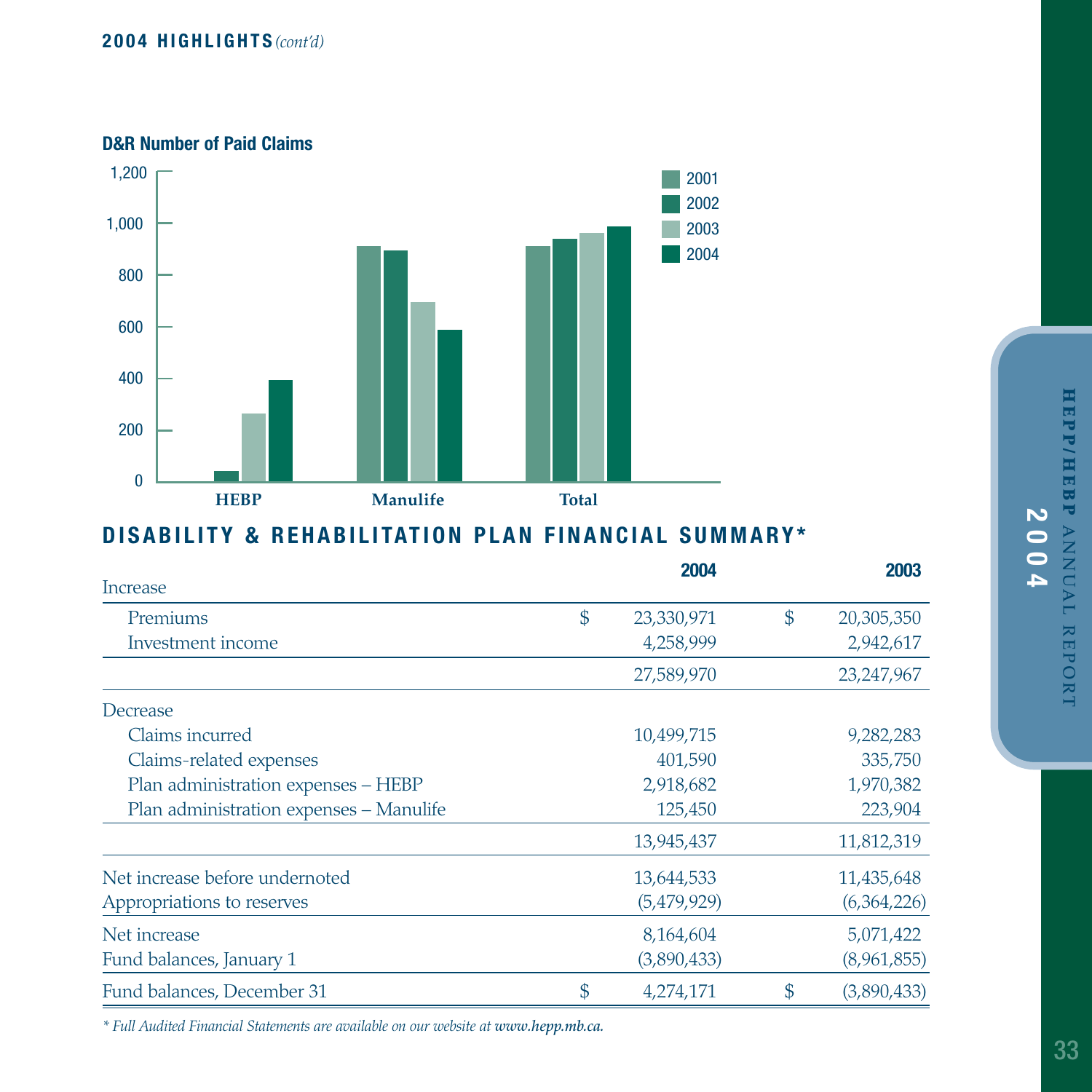#### **BOARD OF TRUSTEES**

#### **Union Representatives**

**Ray Erb** *Manitoba Government and General Employees Union*

**Doug Laurie** *Manitoba Council of Health Care Unions*

**Bob Malazdrewich** *(Chair) Canadian Union of Public Employees*

**Bob Romphf** *Manitoba Nurses Union*

**Ken Swan** *Manitoba Association of Health Care Professionals*

**Robert Ziegler** *United Food & Commercial Workers Union Local 832*

## **Employer Representatives**

**Janet Wilcox-McKay**  *Brandon Regional Health Authority*

**Gloria O'Rourke** *(Vice-Chair) Winnipeg Regional Health Authority*

**Ray Spokes** *St. Boniface General Hospital*

**Don Onofriechuk** *Winnipeg Regional Health Authority*

**Merv Toderian** *Parkland Regional Health Authority*

**Jean-Paul Gobeil** W*innipeg Regional Health Authority*

#### **INVESTMENT COMMITTEE**

**Alan Brownridge** *Retired Investment Executive*

**Bob Darling** *Retired Investment Executive*

**Ray Erb** *(Vice-Chair) Manitoba Government and General Employees Union*

**Bob Malazdrewich** *Canadian Union of Public Employees* **Michael Nesbitt** *(Chair) Montrose Mortgage Corp.*

**Bob Romphf** *Manitoba Nurses Union*

**Ray Spokes** *St. Boniface General Hospital*

**Darcy Strutinsky** *Winnipeg Regional Health Authority*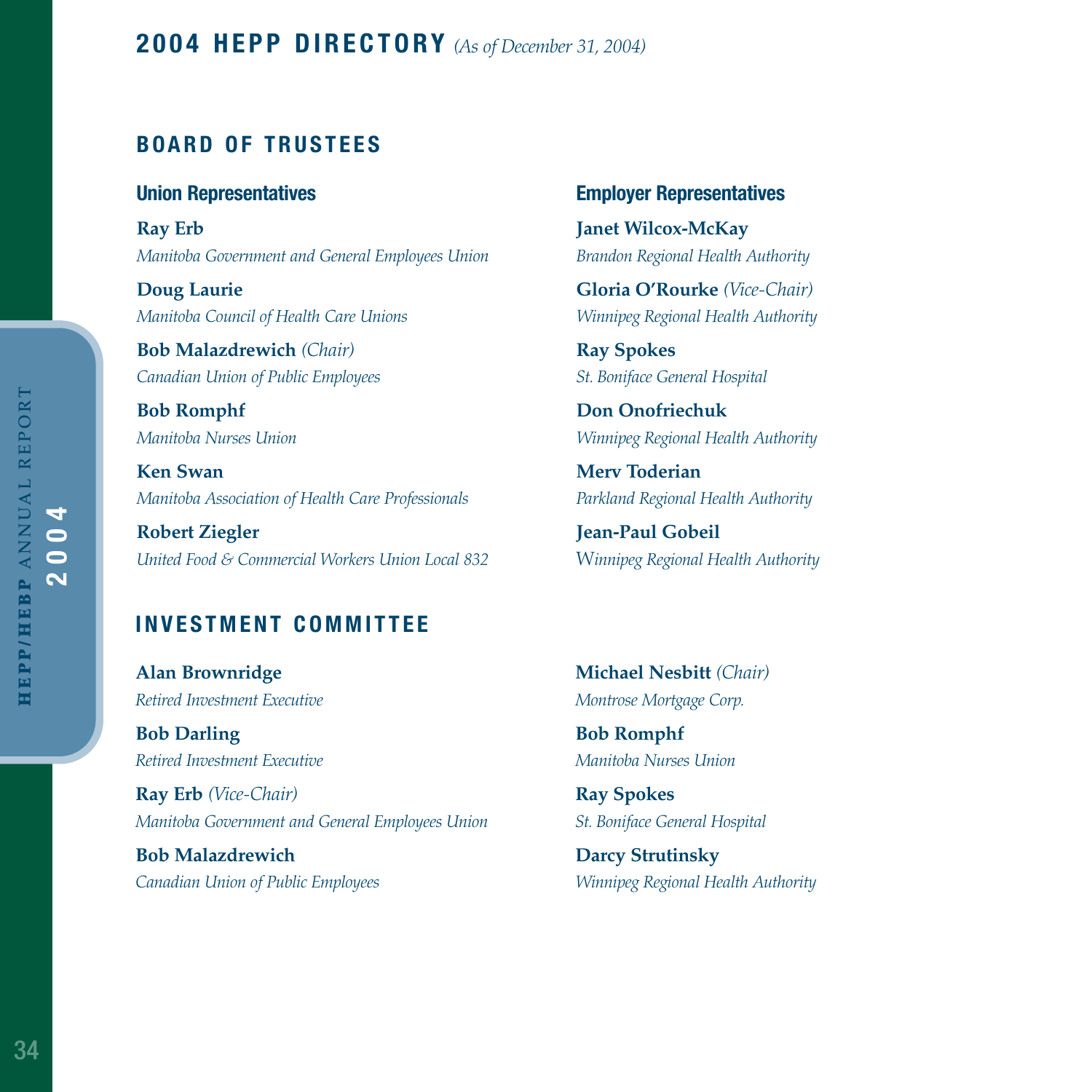#### **GOVERNANCE COMMITTEE**

**Gloria O'Rourke** *Winnipeg Regional Health Authority*

**Doug Laurie** *Manitoba Council of Health Care Unions* **Jean-Paul Gobeil** *Winnipeg Regional Health Authority*

#### **AUDIT COMMITTEE**

**Bob Malazdrewich** *(Ex-officio member) Canadian Union of Public Employees* 

**Gloria O'Rourke** *(Ex-officio member) Winnipeg Regional Health Authority*

**Ken Swan** *Manitoba Association of Health Care Professionals*

**Gordon Webster** *(Chair) The Faneuil Group*

#### **CONSULTANTS**

Custodian – *CIBC Mellon Global Securities Services Company* Legal Counsel – *Koskie Minsky* Auditor – *KPMG LLP* Actuary – *Towers Perrin*

**David Rubel** *Winnipeg Regional Health Authority*

**Jim Husiak** *The Exchange Consulting Group*

**Don Onofriechuk** *Winnipeg Regional Health Authority*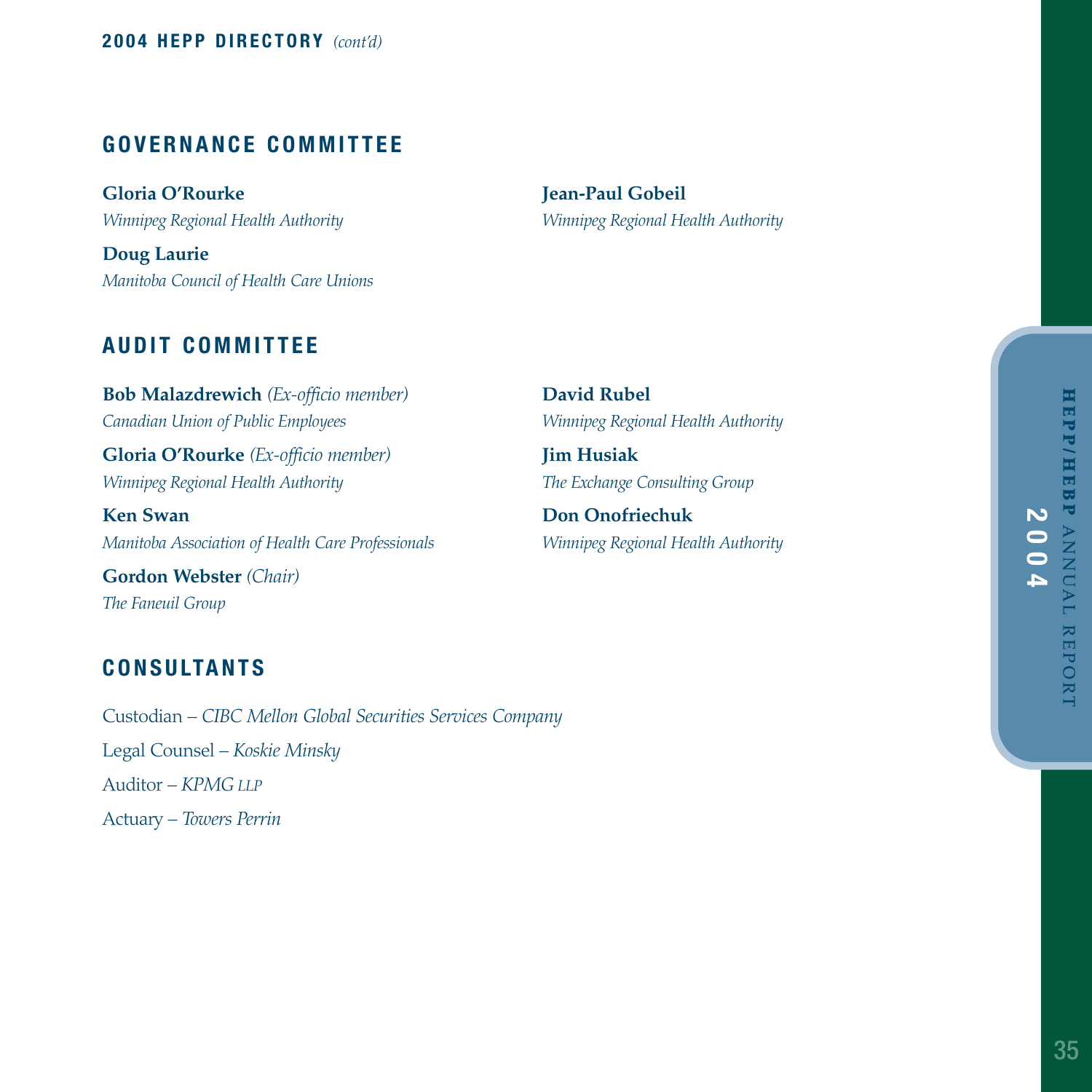#### **BOARD OF TRUSTEES**

#### **Union Representatives**

**Ray Erb** *Manitoba Government and General Employees Union*

**Doug Laurie** *International Union of Operating Engineers*

**Bob Romphf** *(Vice-Chair) Manitoba Nurses Union*

**Brian Ellis**  *Canadian Union of Public Employees*

**Ken Swan** *Manitoba Association of Health Care Professionals*

## **AUDIT COMMITTEE**

**Terry Dyck** *Accounting and IT Coordinator, MNU*

**Gabriel Forest** *Retired Partner, PricewaterhouseCoopers*

**Monica Girouard** *Financial Coordinator, MGEU*

## **CONSULTANTS**

Auditor – *KPMG LLP* Legal Counsel – *Koskie Minsky* Actuarial Consulting – *Morneau Sobeco, Eckler Partners Ltd.*

#### **Employer Representatives**

**Jean-Paul Gobeil** *Winnipeg Regional Health Authority*

**Gloria O'Rourke** *Winnipeg Regional Health Authority*

**Frank Ryplanski** *Regional Health Authorities of Manitoba*

**Janet Wilcox-McKay**  *Brandon Regional Health Authority*

**Merv Toderian** *Parkland Regional Health Authority*

**Pat Matthews** *Retired CFO, Gendis*

**Bob Vandewater** *(Chair) VP, CIBC Wood Gundy*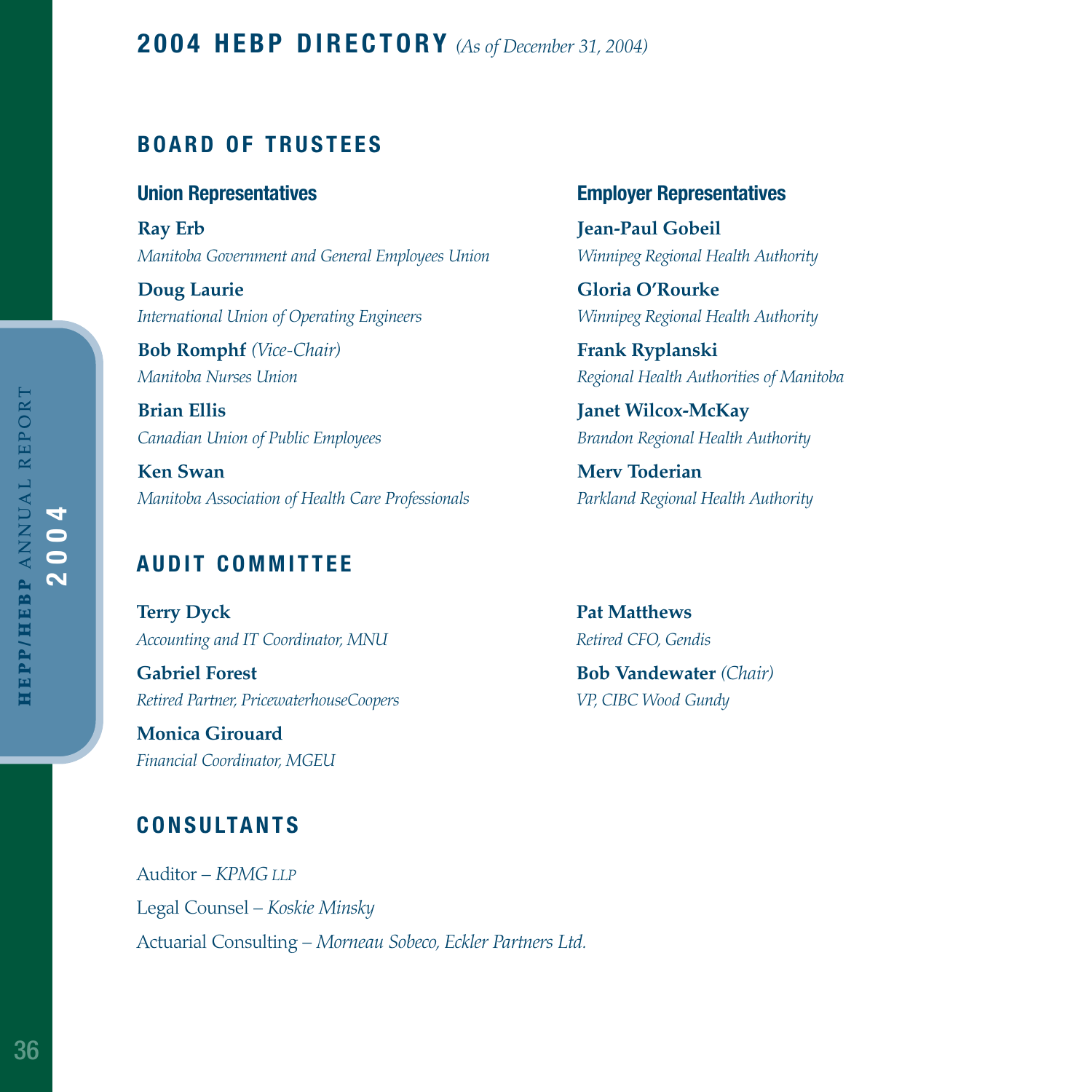## **2004 HEBP DIRECTORY** *(As of December 31, 2004)*

#### **HEPP/HEBP MANAGEMENT TEAM**

**John McLaughlin,** *Executive Director* **Rohini Halli, CA,** *Director of Finance* **Ronald Queck, CFA,** *Director of Investments* **Kay Dunthorne, FLMI, ACS, ALHC,** *Director, Benefits Administration* **Barbara Kieloch, RN, BN, MScA,** *Director, Disability & Rehabilitation*